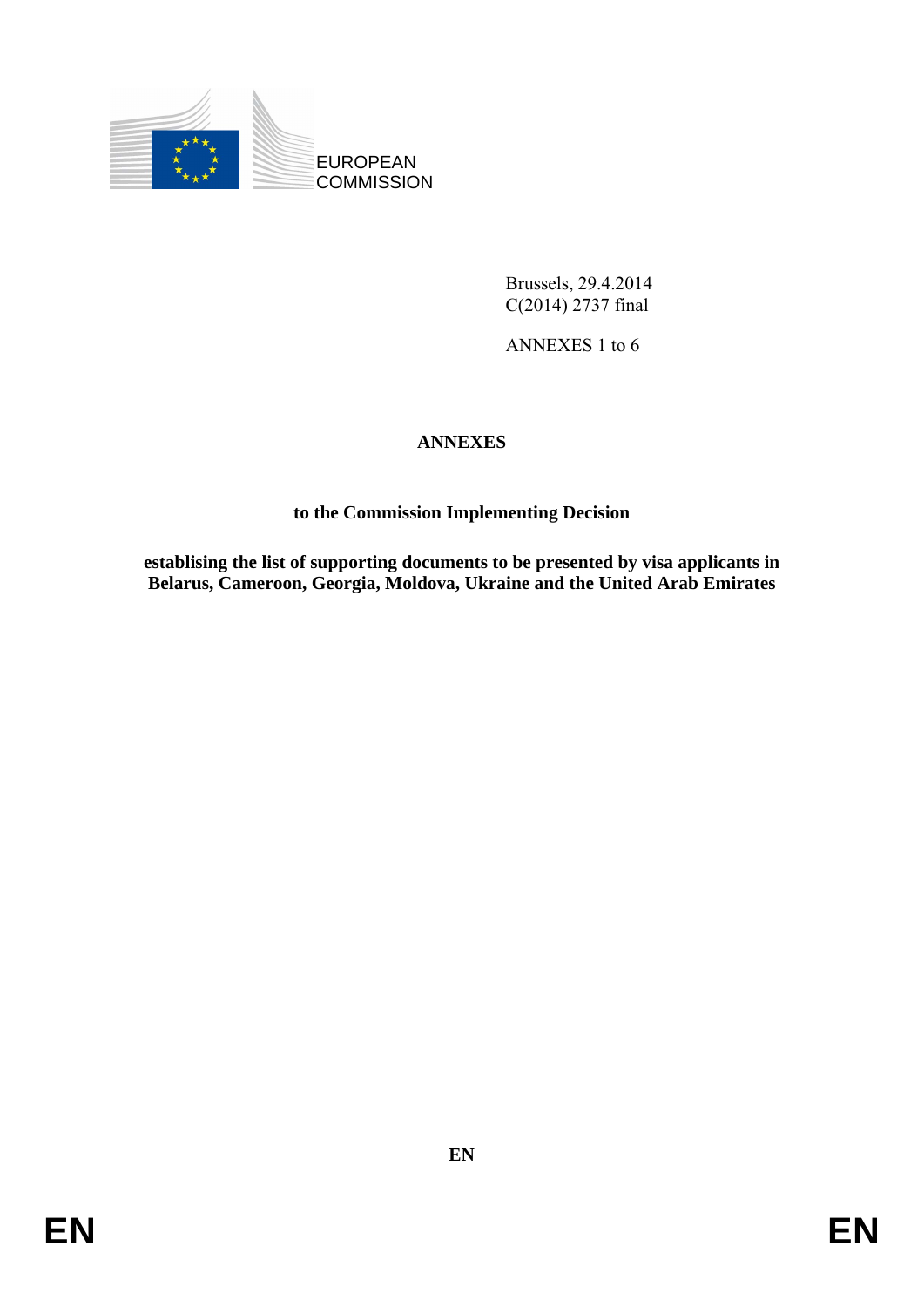## **ANNEX I**

## **List of supporting documents to be submitted by applicants for short stay visas in Belarus**

#### **Documents to be submitted by all visa applicants**

#### **Travel arrangements:**

– round ticket or reservation, or

– other documents proving use of other means of transport such as contract with the transportation company or copy of registration certificate and drivers licence, documents proving persons right to use car or other mean of transport etc.

#### **Document to be provided by employees:**

- Letter from the employer, confirming:
	- the employee's position,
	- date of employment and date of end of employment, if relevant,
	- salary slips for the last three months.

#### **Document to be provided by individual entrepreneurs:**

- Registration certificate;
- Last tax statement.

#### **Document to be provided by unemployed persons:**

- Unemployed persons must present the following documents:
	- − students: student certificate or letter from university and documents which prove that person has sufficient financial means for trip;
	- − pensioners: pension booklet;
	- − other unemployed persons:
		- document proving the applicant's ties to Belarus (i.e. marriage certificate, birth certificate, death certificate, proof of ownership on property) and sufficient financial means for trip, and
		- copy of work booklet's page with personal data and pages which show holder's job history during last three years.
- Unemployed persons may prove their sufficient financial means by presenting following documents:

a letter of sponsorship, together with proof that the sponsor has sufficient financial means (i.e. bank statements, letter of employment with mention of the salary, proof of ownership on real estate, ownership of company shares, stock options).

- The letter of sponsorship (dated and signed) must contain the following information:
	- − full name, address and contacts of the sponsor
	- − link between the sponsor and the applicant
	- − destination and duration of the visit
	- − list of costs which are covered by the sponsor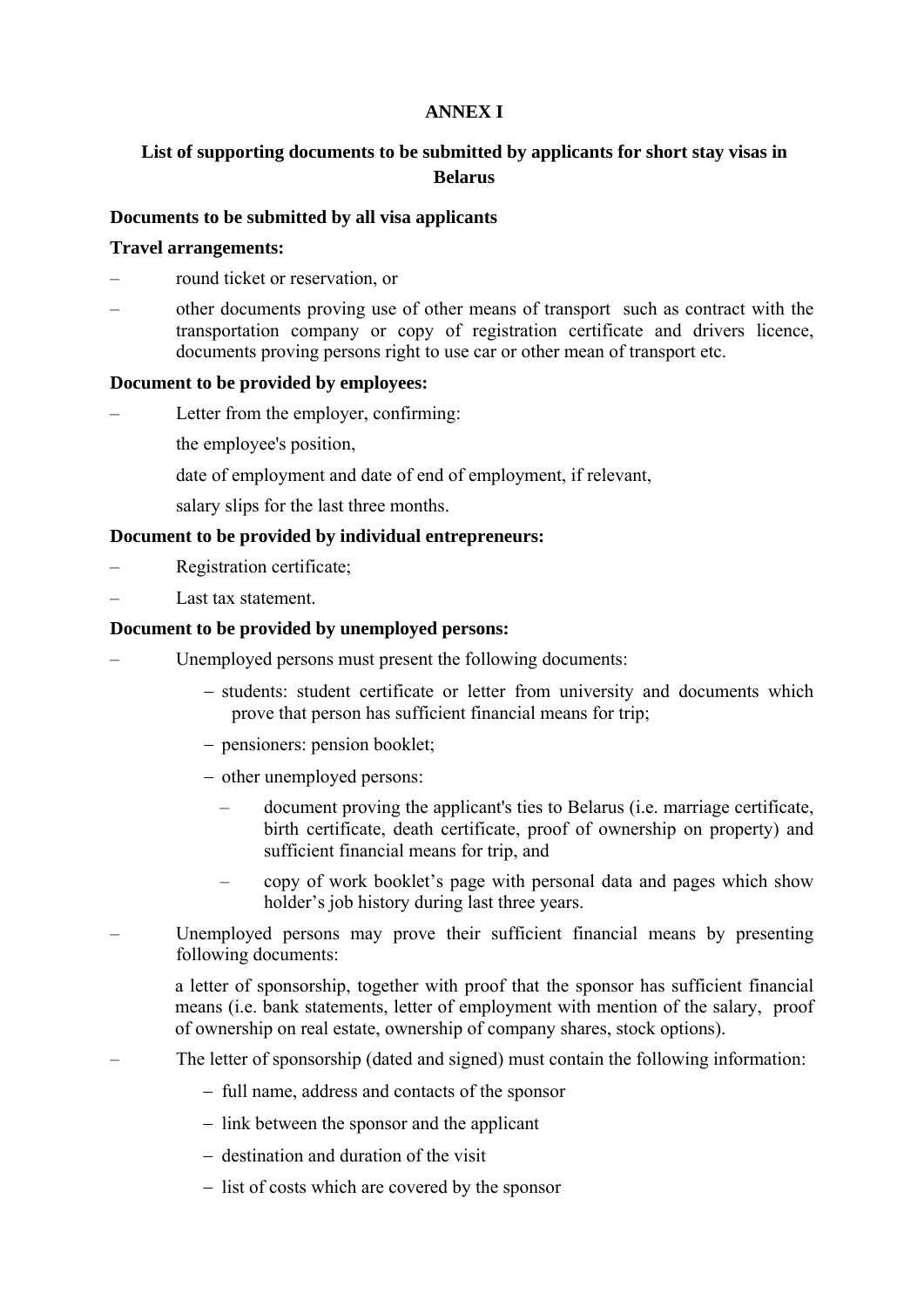- − a bank statement together with a list of all bank operations over the last 3 months;
- − signed traveller checks in the name of applicant; or
- − other documents that prove that person has sufficient financial means for the trip (i.e. proof of ownership on real estate, ownership of company shares, stock options).

## **List of supporting documents to be submitted by applicants travelling for the purpose of visiting family or friends**

- Some Member States may require that a specific form is used for the invitation letter. Please refer to the websites of the Member State for specifications (Estonia, France, Germany, Hungary, Italy, Latvia, Lithuania, Poland, Slovakia and Sweden).
- In other cases an invitation or other document proving the purpose of the journey (i.e. document proving family ties, such as birth certificate, marriage certificate, divorce certificate, certificate of name change, death certificate) must be presented.

## **List of supporting documents to be submitted by applicants travelling for the purpose of business, culture, sport, study, official visit:**

#### **Invitation**

- Invitation: Some Member States may require that a specific form is used for the invitation letter. Please refer to the websites of the Member State for specifications (Estonia, France, Germany, Hungary, Italy, Latvia, Lithuania, Poland, Slovakia and Sweden).
- In other cases, an invitation or other document proving the purpose of the journey (i.e. entrance ticket to a cultural event, a fair, an exhibition) must be provided.

#### **Letter from the sending institution or organisation**

– Letter from the Belorussian organisation or institution which sends person abroad stating purpose and duration of the trip.

#### **Proof of accommodation**

- If not covered with invitation:
	- − hotel reservation or contract for a rented accommodation, or
	- − other document proving accommodation.

#### **List of supporting documents to be submitted by applicants travelling for the purpose of carrying out paid activities or internship**

– Under the national legislation of individual Member States, some paid activities or internship require the applicant to provide a work permit or a similar document: please check the website of the Member State concerned.

## **List of supporting documents to be submitted by truck and bus drivers**

## **If the application is presented via BAMAP:**

– Supporting letter from BAMAP (The Association of International Road Carriers of Belarus, Белорусская ассоциация международных автомобильных перевозчиков «БАМАП»).

## **If the application is not presented via BAMAP):**

if available, letter from organization of carriers;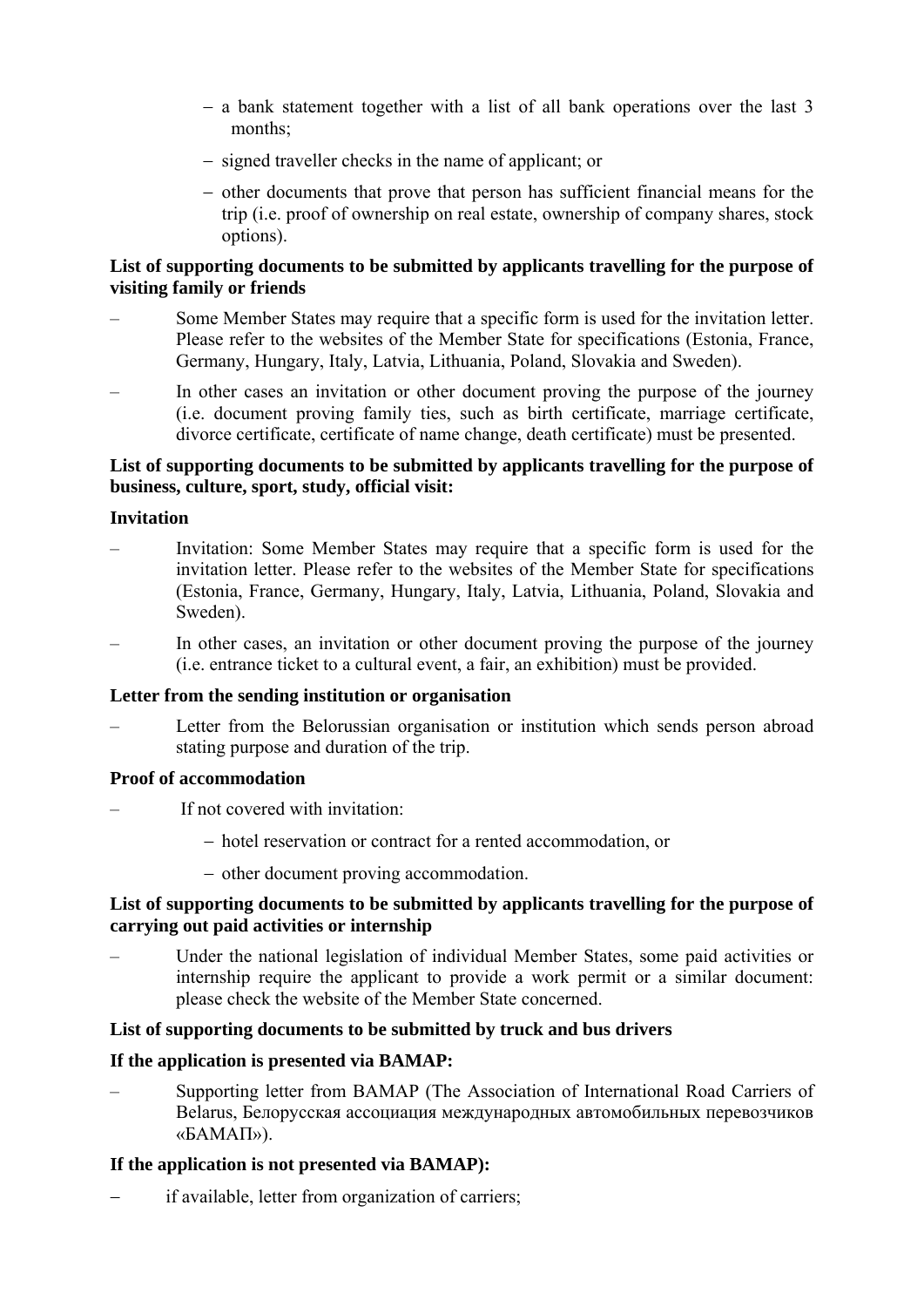- driver's license;
- for truck drivers: transport truck driving certificate;
- − copy of registration certificates of truck and trailer or bus;
- − registration of employing company;
- − license or permit for carrying out long-distance transportation of cargo or passengers;
- contract between the Belarusian company and its partner company in the Schengenarea.
- Truck drivers (if presented via BAMAP): supporting letter from BAMAP (The Association of International Road Carriers of Belarus, Белорусская ассоциация международных автомобильных перевозчиков «БАМАП»).

## **List of supporting documents to be submitted by applicants travelling for the purpose of tourism**

#### **Proof of accommodation**

– Hotel reservation or contract for a rented accommodation.

#### **If the visa application is presented by an accredited travel company:**

- copy of service contract between the travel company and the applicant, or
- travel voucher issued by the partner company.

## **List of supporting documents to be submitted by applicants travelling for the purpose of medical reasons**

- Confirmation from medical institution confirming necessity of medical care in this institution;
- Proof of accommodation if not covered by confirmation;
- Proof of sufficient financial means for treatment, down- or prepayment of costs.

## **List of supporting documents to be submitted by applicants travelling for the purpose of transit**

– Visa or other entry permit for the country of destination.

#### **List of supporting documents to be submitted by minors:**

- Parental authority from the other parent (if he has not already signed the visa application);
- Birth certificate;
- If the minor is travelling without both parents, then parental authorization from parent (from both parents in case of separation or divorce) for minor to get out of Belarus, drawn up by a notary. If there is only one custodian, then according document (decision from court about sole custody, death certificate or other document) must be presented.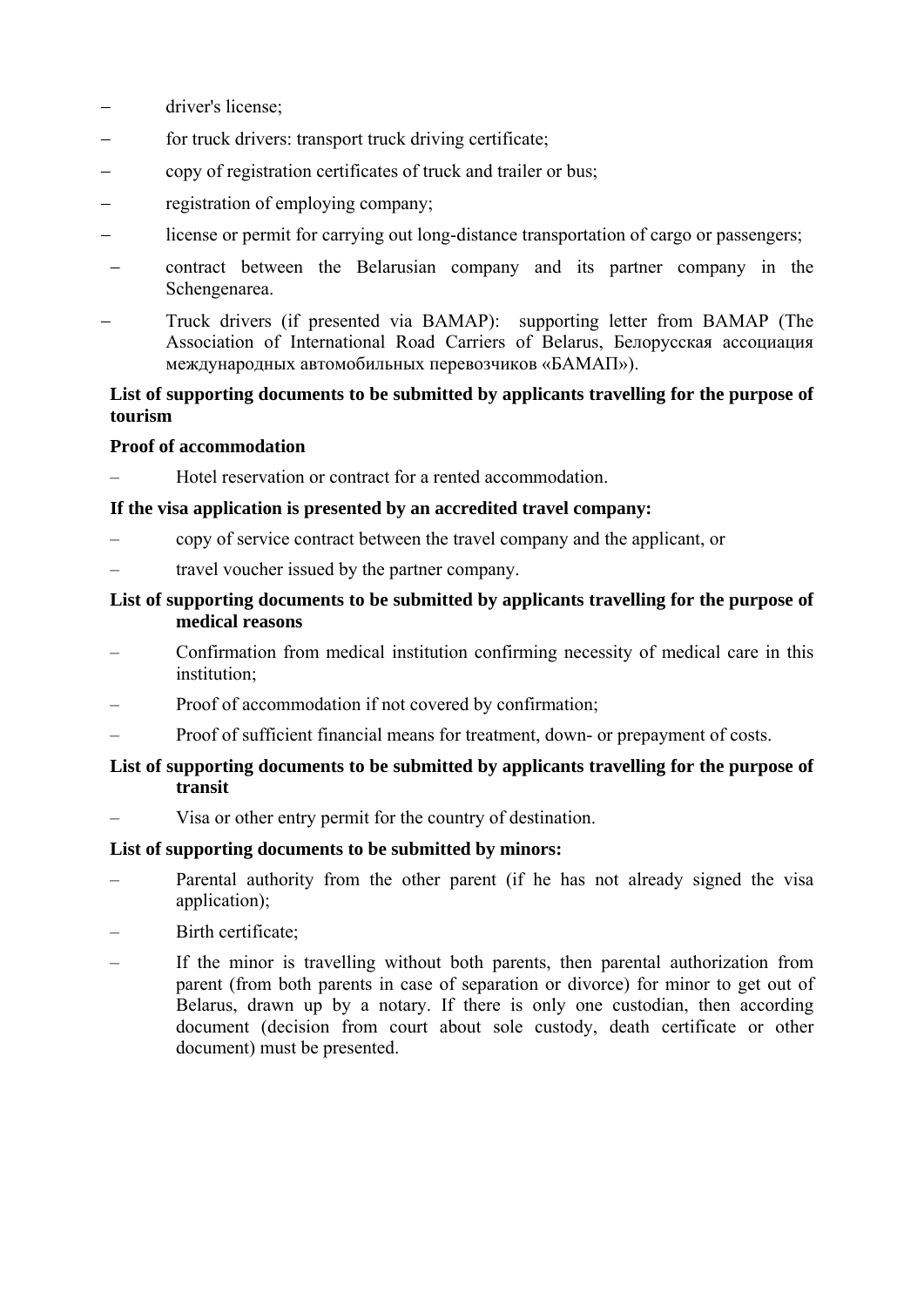#### **ANNEX II**

## **List of supporting documents to be submitted by applicants for short stay visas in Cameroon**

- I. Documents to be presented by all visa applicants
	- − A confirmed booking for a return ticket to/from the destination country in the Schengen area.
	- − A national identity card.
	- − For married applicants, their marriage certificate.
	- − A birth certificate. If the birth certificate was drawn up on the basis of a court decision (*jugement supplétif*), this decision should also be included.
	- − For non-Cameroonian nationals, a Cameroonian residence permit valid at least three months beyond the intended date of departure from the territory of the Member States
	- − Documentary evidence of the applicant's professional activity:
		- o *Employees*: confirmation of employment, last three pay slips, CNPS book [Cameroonian social security agency], valid business licence and trade register number of the employer;
		- o *Self-employed*: business licences for the current year and the previous year, trade register number, tax certificate, import licence, taxpayer's card, company bank account statements for the last three months, and any document that provides information as to the nature and scale of the activity.
	- − For an applicant who is not engaged in paid work, documentary evidence of the means of subsistence must be supplied. Where appropriate, the applicant may provide documentary evidence of the paid work performed by their spouse or parents, as well as a declaration of liability.
	- − For minors travelling unaccompanied or accompanied by just one of their parents, official authorisation from both parents or the parent who is not travelling with the minor, together with a copy of the identity documents of the parent(s). If a single parent holds the parental authority alone, proof of this should be presented (e.g. death certificate, judgement regarding the parental authority).
- II. Additional documents to be submitted relating to the purpose of the journey:
	- (1) Visiting family or friends:

**.** 

− An invitation letter from the host in which he or she undertakes to meet any costs related to the applicant's visit and to ensure that the applicant returns to Cameroon<sup>1</sup>, and, for a family visit, copies of any official documents that show the family link with

 $1$  For some Schengen countries, the invitation and the declaration of liability must be submitted on a special form, or accompanied by a specific document issued or approved by the relevant authorities in the host's place of residence. For more information, please see the website of the Schengen country in question or contact the relevant embassy or consulate in Cameroon.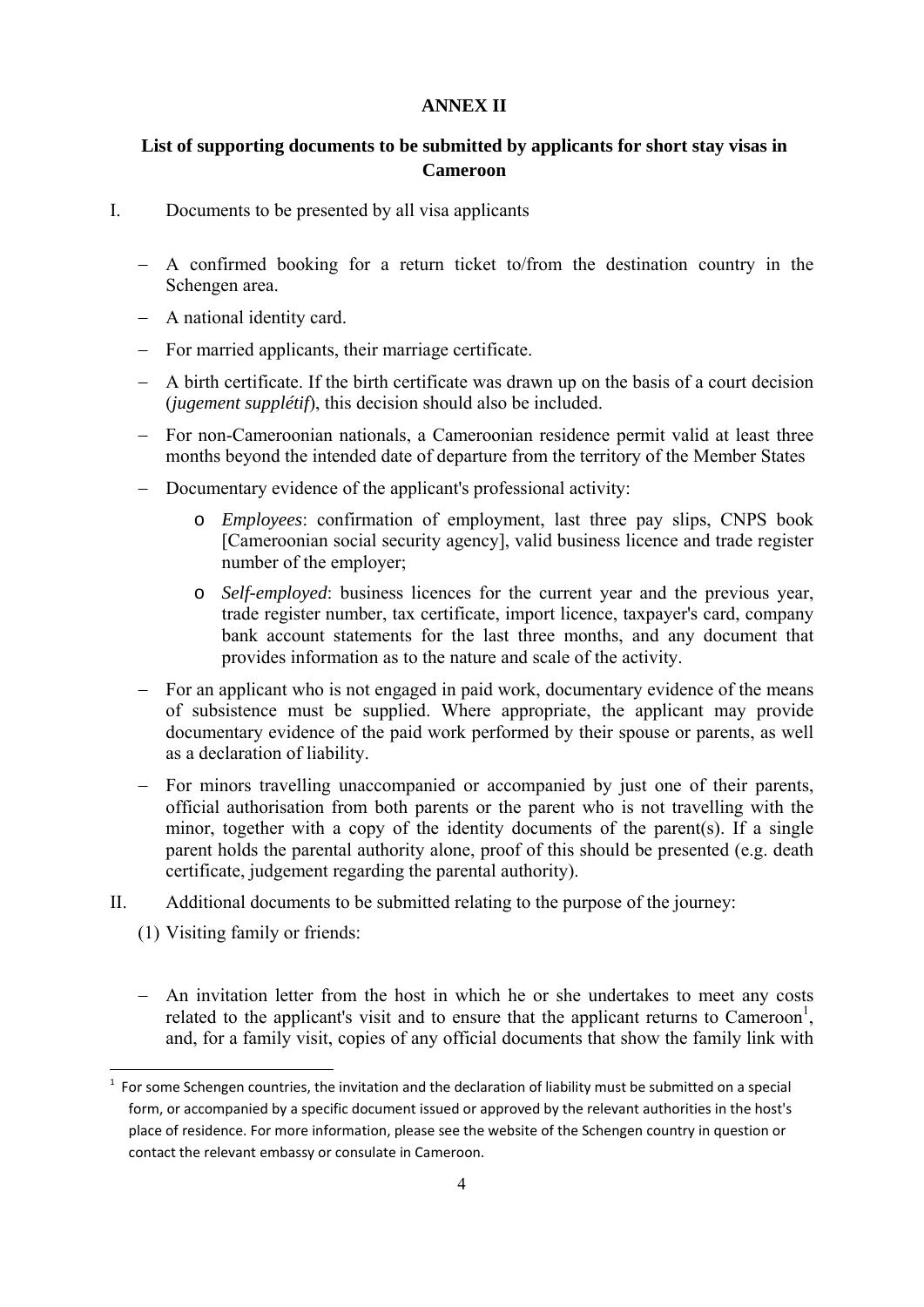the applicant (family book, birth certificate, etc.), the host's nationality (identity card, passport, naturalisation decision, etc.), and if the host is not a national of the country of residence or of the European Union, a copy of the host's residence permit.

- − Evidence of sufficient means for the type and length of stay planned: bank statements from the last three months and, if applicable, a credit card statement showing recent transactions, and any other document that may provide information about the applicant's solvency (e.g. title deeds, pay slips, currency with a receipt for the exchange).
- − For some Schengen countries<sup>2</sup>, proof of the host's financial resources (e.g. pay slips, bank statements, income declaration, tax assessment) must be supplied.
- (2) Tourism:

1

- − Hotel bookings for the entire duration of the planned stay in the Schengen area.
- − For applicants who plan to stay in several Schengen countries, proof of their travel itinerary (e.g. ticket bookings for transport between different countries in addition to hotel reservations).
- − Evidence of sufficient means for the type and length of stay planned: bank statements from the last three months and, if applicable, a credit card statement showing recent transactions, and any other document that may provide information about the applicant's solvency (e.g. title deeds, pay slips, currency with a receipt for the exchange).
- (3) Business trips or trips for any other professional reason (including trade fairs, sporting, artistic and cultural events, work experience, conferences, training and exams):
- − Hotel bookings for the entire duration of the planned stay in the Schengen area.
- − Evidence of sufficient means for the type and length of stay planned: bank statements from the last three months and, if applicable, a credit card statement showing recent transactions, and any other document that may provide information about the applicant's solvency (e.g. title deeds, pay slips, currency with a receipt for the exchange).
- − A personal invitation from the company, commercial organisation, or body organising the trade fair, training or sporting, artistic or cultural event which has invited the applicant, or from the company or organisation providing the work experience, with details of the purpose of the trip, and any other documents that may prove the purpose of the visit (e.g. for a business trip, invoices, business correspondence or orders proving the existence of a business relationship).
- − For civil servants on mission, the original travel order, and for diplomatic or service passports, the original *note verbale* from the Ministry of Foreign Affairs.
- − For conferences, training or exams, confirmation of the applicant's enrolment and, if applicable, of payment of the enrolment fees.
- − For training or exams, the original diploma for the most recent qualification obtained by the applicant and proof of the applicant's enrolment in the training or exam.

 $2$  Belgium, France (only if the applicant is a relative of the host in the ascending line) and Italy.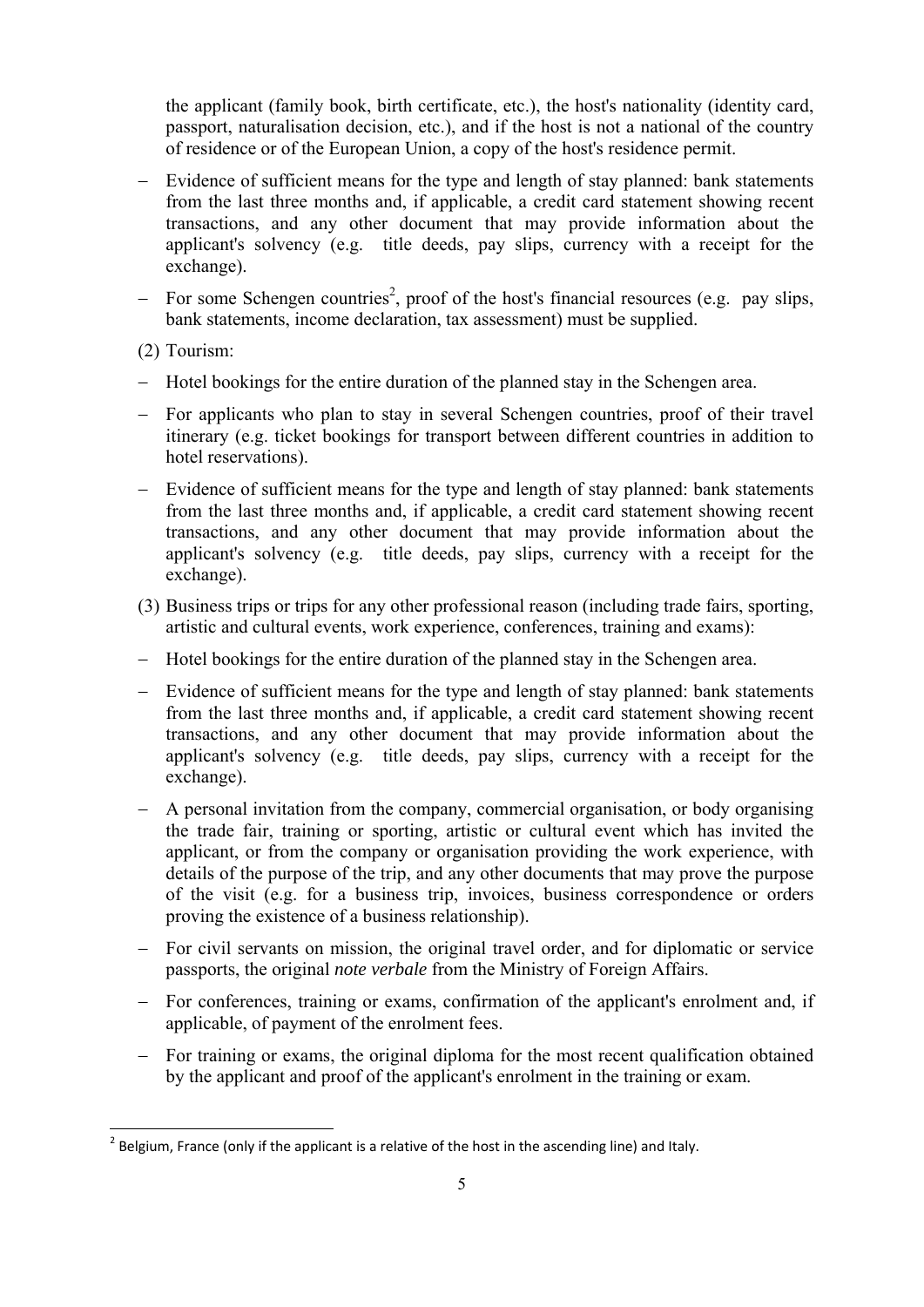- (4) Trips for medical reasons:
- − A declaration of financial liability from the insurers for the proposed treatment, or confirmation from the hospital of receipt of payment of the sum requested for the treatment.
- $-$  A certificate from a doctor in Cameroon authorised by the embassy or consulate<sup>3</sup> confirming the need for medical treatment which cannot be provided in Cameroon.
- − Confirmation from a doctor in the Schengen area of the appointment, information about the envisaged treatment, the approximate length of the treatment and the cost.
- − Evidence of sufficient means for the type and length of stay planned: bank statements from the last three months and, if applicable, a credit card statement showing recent transactions, and any other document that may provide information about the applicant's solvency (e.g. title deeds, pay slips, currency with a receipt for the exchange).
- − If applicable, evidence of accommodation.

<sup>&</sup>lt;sup>3</sup> Information available from the embassy or consulate to which the application is to be submitted.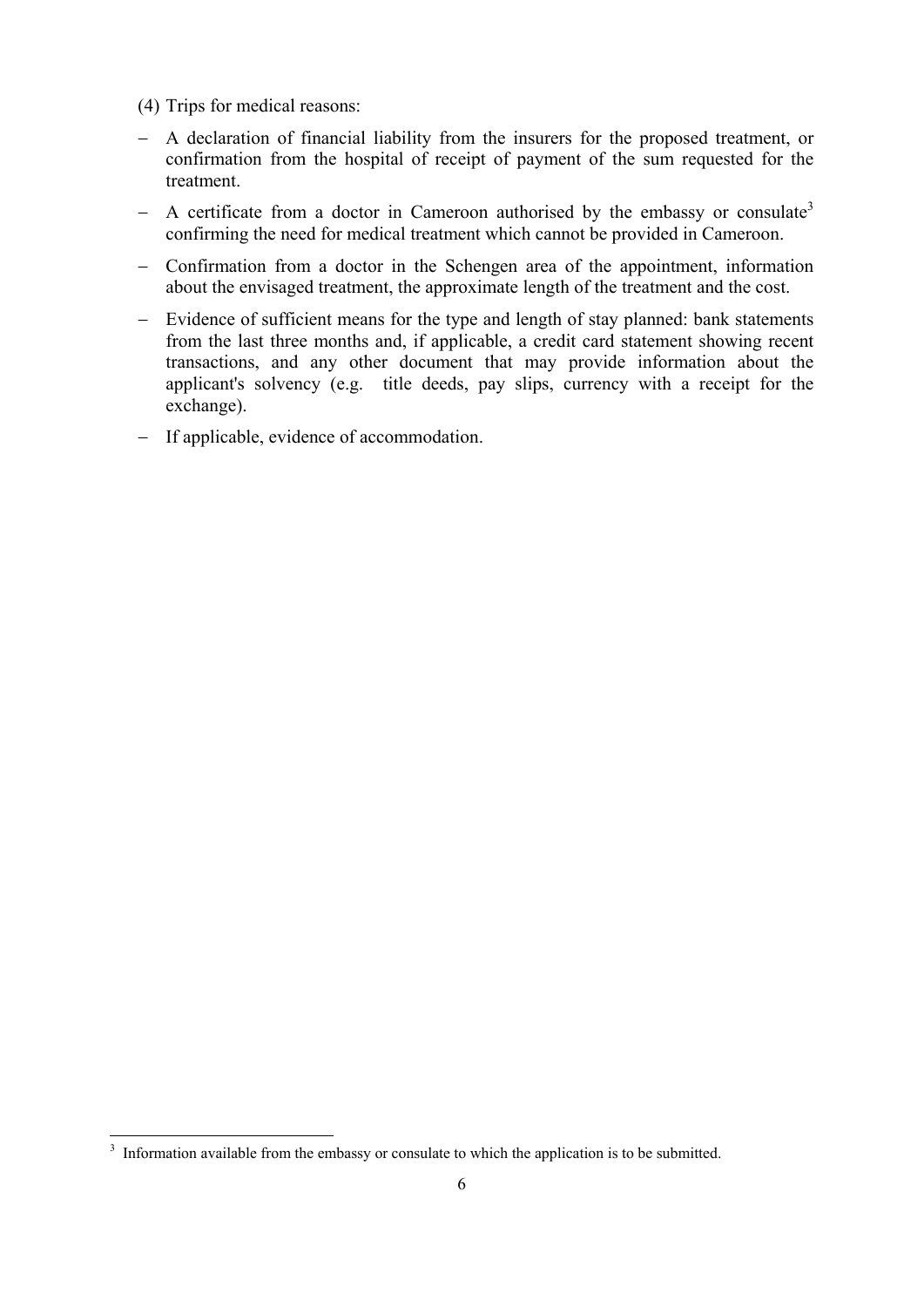## **ANNEX III**

## **List of supporting documents to be submitted by applicants for short stay visas in Georgia**

- 1. For journeys undertaken to visit close relatives spouse, children (including adopted), parents (including custodians), grandparents, grandchildren – who are citizens of Georgia legally residing in the territory of the Member States.
- Flight ticket reservation.
- A written request from the host person.
- The written request must indicate the address under which the visa applicant will stay. If accommodation is not arranged by the host person: Hotel reservation or any other document indicating envisaged accommodation.
- If the applicant covers the costs himself: applicant's bank statement demonstrating the last three months' account movements or if someone else covers the costs**:** bank statement of a person who covers the cost demonstrating the last three months' account movements and/or formal letter of obligation (regarding the formal letter of obligation, please consult the website of the Consulate of the Member State concerned).
- Recent employment certificate (in case of company owners registration of the company indicating that the applicant is the owner) and/or title of property ownership in Georgia.
- A (legalised) document proving close family relationship with the inviting person, with proof of his/her legal residency in the country of destination.
- 2. For journeys of members of official delegations who, following an official invitation addressed to the government of Georgia, participate in meetings, consultations, negotiations or exchange programmes, as well as in events held in the territory of the Member State by intergovernmental organisations.
- Flight ticket reservation.
- A letter issued by a Georgian authority confirming that the applicant is a member of a delegation travelling to the territory of the member States to participate in the aforementioned events, accompanied by a copy of the official invitation.
- The official invitation must specify details of accommodation. If accommodation is not arranged by the event's organizer: Hotel reservation or any other document indicating envisaged accommodation.
- The official invitation of letter from a Georgian Authority must specify who covers the costs.
- 3. For journeys undertaken for the purpose of study or educational training, including in the framework of exchange programmes as well as other school-related activities.
- Flight ticket reservation.
- A written request or a certificate of enrolment from the host university, college or school or student cards or certificates of the courses to be attended.
- The enrolment certificate must specify details of accommodation If accommodation is not arranged by the school: Hotel reservation or any other document indicating envisaged accommodation.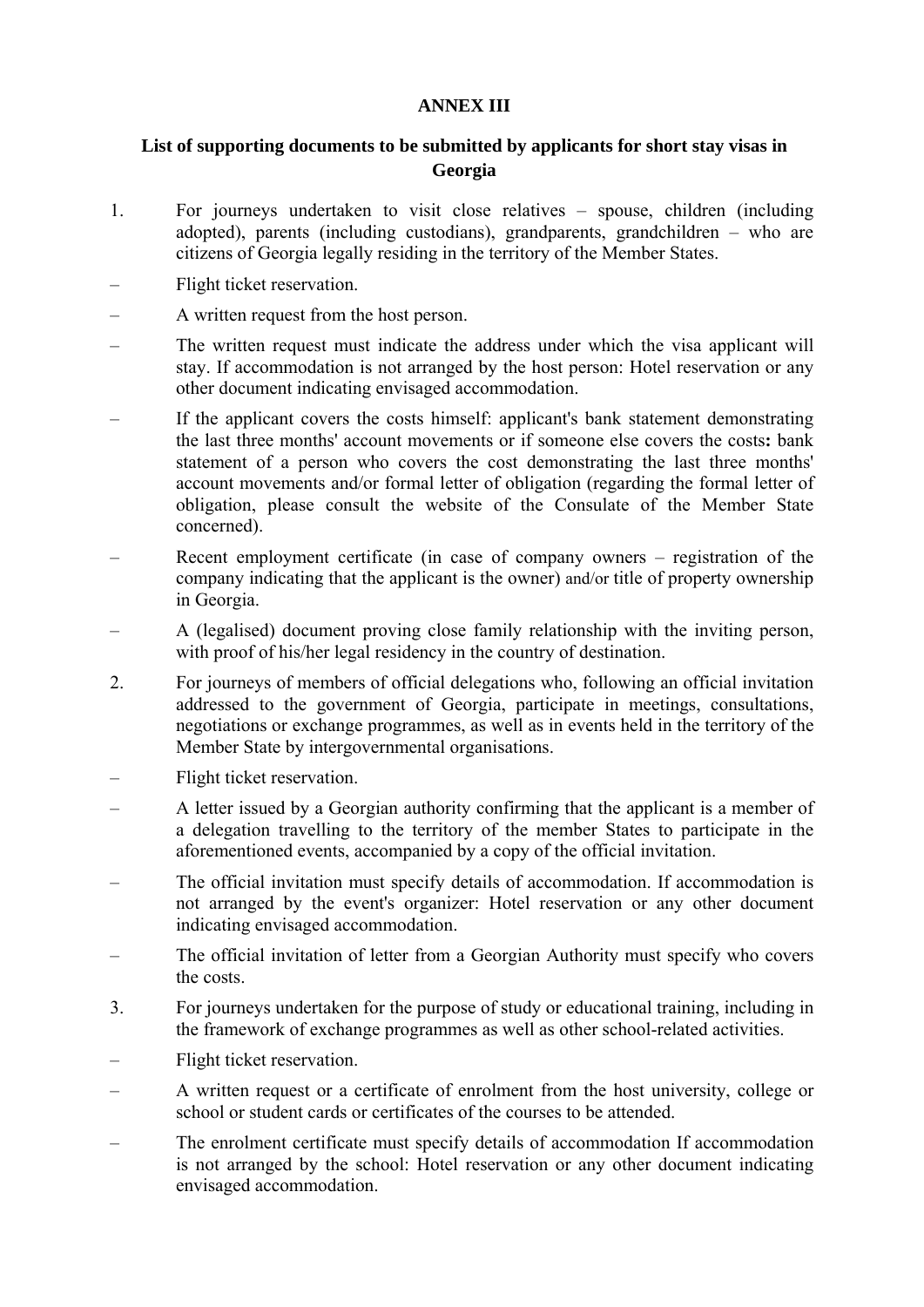- If the applicant covers the costs himself: applicant's bank statement demonstrating the last three months' account movements or if someone else covers the costs: bank statement of a person who covers the cost demonstrating the last three months' account movements or scholarship certificate with indication of the costs covered.
- Recent employment certificate (in case of company owners registration of the company indicating that the applicant is the owner) and/or title of property ownership in Georgia. In case of pupils/students: Georgian school enrolment certificate.
- 4. For medical treatment (including necessary accompanying persons)
- Flight ticket reservation.
- An official document of the medical institution confirming the necessity of medical care in this institution, the necessity of being accompanied and proof of sufficient financial means to pay for the medical treatment.
- A locally issued certificate by a sending doctor/medical institution confirming medical condition of applicant.
- A confirmation by the medical institution that the applicant stays in a hospital, or
- hotel reservation or any other document indicating envisaged accommodation.
- Applicant's bank statement demonstrating the last three months' account movements or written declaration of inviting institution that all expenses are covered. Proof of pre-payment of medical services envisaged.
- Recent employment certificate (in case of company owners registration of the company indicating that the applicant is the owner) and/or title of property ownership in Georgia.
- 5. For journeys undertaken to carry out journalistic activities and for journeys undertaken by accredited persons accompanying journalists in a professional capacity
- Flight ticket reservation.
- A certificate or other document issued by a professional organization proving that the person concerned is a qualified journalist or accompanying person in a professional capacity and a document issued by his/her employer stating that the purpose of the journey is to carry out journalistic work or assist in such work.
- Invitation from the organizers of the event with journalist's accreditation.
- Hotel reservation or any other document indicating envisaged accommodation.
- The document issued by employer must state if the cost are covered. If the employer covers the cost: the employer's bank statement demonstrating the last three months' account movements. If the journalist covers the costs: his/hers bank statement demonstrating the last three months' account movements.
- Recent employment certificate (in case of company owners registration of the company indicating that the applicant is the owner) and/or title of property ownership in Georgia.
- 6. For journeys undertaken for international sport events (including persons accompanying in a professional capacity).
- Flight ticket reservation.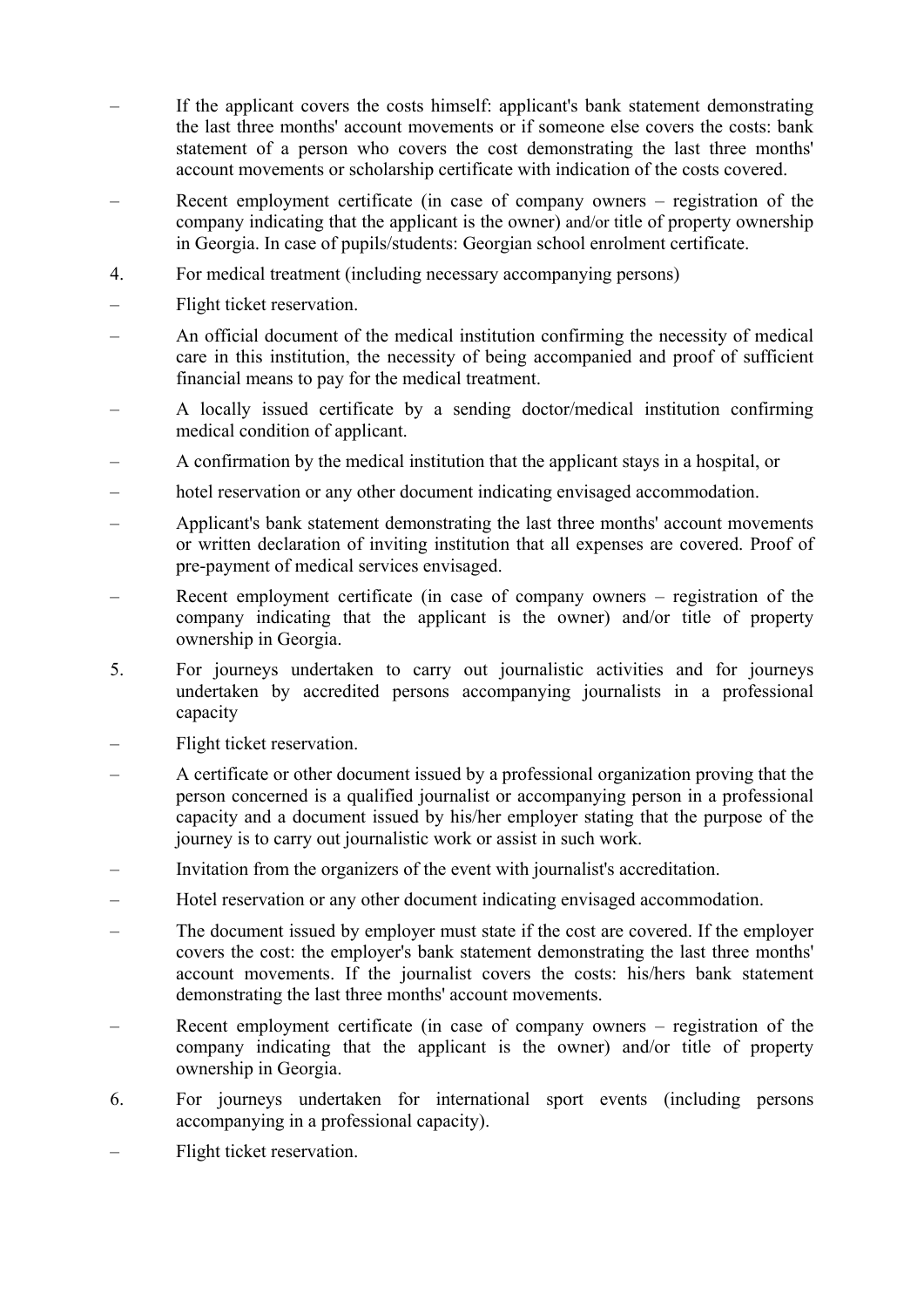- A written request from the host organization, competent authorities, national sport federations or national Olympic committees of the Member States.
- The written request must specify details of accommodation.
- If accommodation is not arranged by the event's organizer: Hotel reservation or any other document indicating envisaged accommodation.
- A written request must specify who covers the costs. If the costs are covered by the event's organizer or sending organization: event's organizer's or sending organization's bank statement demonstrating the last three months' account movements. If the sportsperson covers the costs: his/hers bank statement demonstrating the last three months' account movements.
- Recent employment certificate (in case of company owners registration of the company indicating that the applicant is the owner) and/or title of property ownership in Georgia.
- 7. For business trips.
- Flight ticket reservation.
- A written request from the host person or company, organization or an office or a branch of such legal person or company, state or local authorities of the Member States or organising committees or trade and industrial exhibitions, conferences and symposia held in the territories of the Member States, endorsed by the State Chamber of Registration of Georgia.
- The written request must specify details of accommodation.
- If accommodation is not arranged by the host person or company: Hotel reservation or any other document indicating envisaged accommodation.
- Applicant's bank statement demonstrating the last three months movements or written declaration of host company/organization that all expenses are covered.

If the host company/organization covers the costs: the host company's/organization's bank statement demonstrating the last three months' account movements.

- Recent employment certificate (in case of company owners registration of the company indicating that the applicant is the owner) and/or title of property ownership in Georgia.
- 8. For journeys undertaken by members of the professions participating in international exhibitions, conferences, symposia, seminars or other similar events held on the territory of the Member State.
- Flight ticket reservation.
- A written request from the host organization confirming that the person concerned is participating in the event.
- The written request must specify details of accommodation.
- If accommodation is not arranged by the host organization: Hotel reservation or any other document indicating envisaged accommodation.
- Applicant's bank statement demonstrating the last three months movements or written declaration of host organization that all expenses are covered and the host organisation's bank statements demonstrating the last three months movements.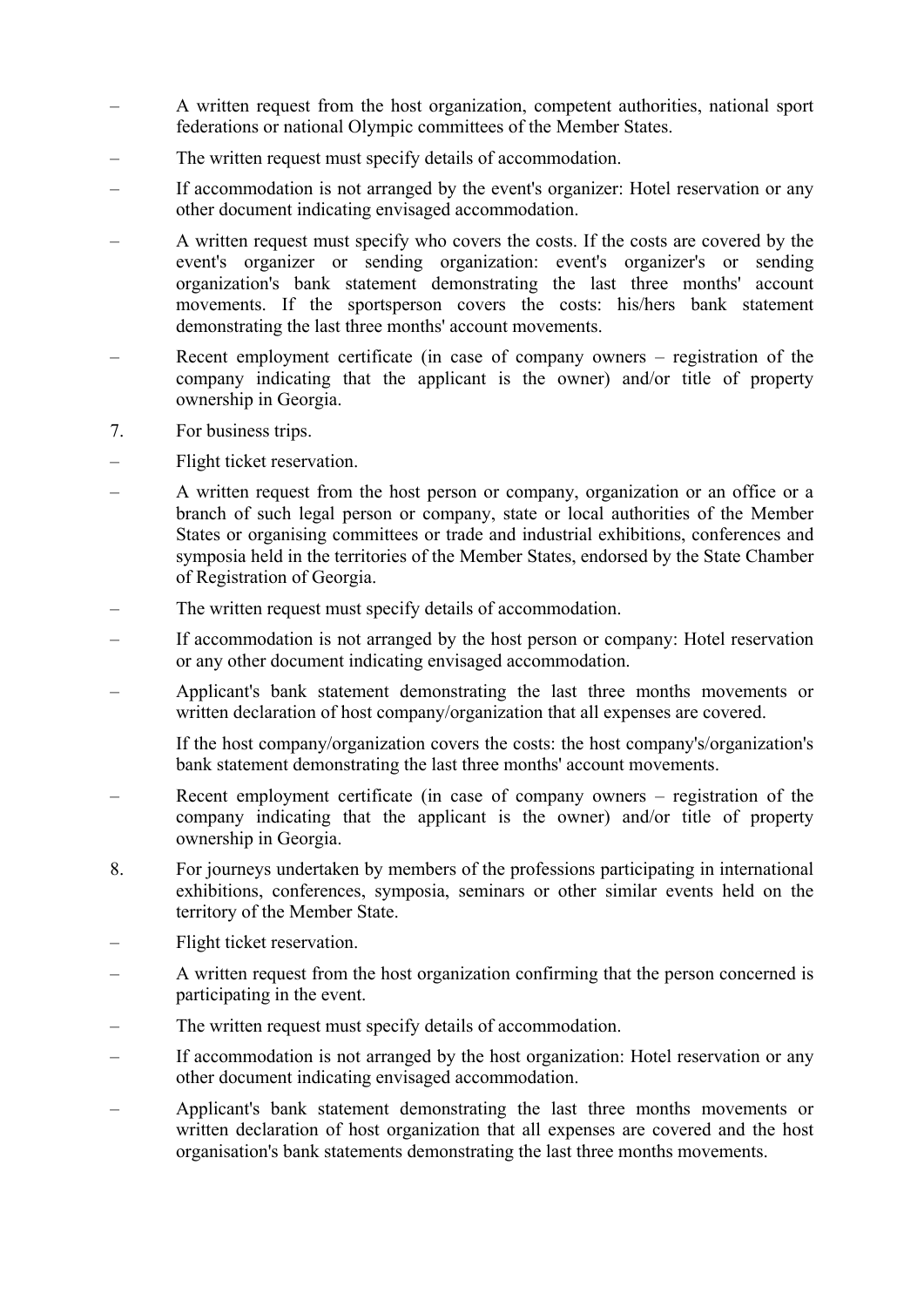- Recent employment certificate (in case of company owners registration of the company indicating that the applicant is the owner) and/or title of property ownership in Georgia.
- 9. For journeys undertaken by representatives of civil society organizations for the purposes of educational training, seminars, conferences, including in the framework of exchange programmes.
- Flight ticket reservation.
- A written request issued by the host organization, a confirmation that the person is representing the civil society organization and certificate on establishment of such organization from the relevant register issued by a state authority in accordance with the national legislation.
- The written request must specify details of accommodation. If accommodation is not arranged by the host organization: hotel reservation or any other document indicating envisaged accommodation.
- Applicant's bank statement demonstrating the last three months' movements or written declaration of host institution that all expenses are covered and its bank statements demonstrating the last three months' movements.
- Recent employment certificate (in case of company owners registration of the company indicating that the applicant is the owner) and/or title of property ownership in Georgia.
- 10. For journeys undertaken for scientific, cultural, artistic activities, including university and other exchange programmes.
- Flight ticket reservation.
- A written request from the host organization to participate in the activities.
- The written request must specify details of accommodation. If accommodation is not arranged by the host organization: Hotel reservation or any other document indicating envisaged accommodation.
- Applicant's bank statement demonstrating the last three months' account movements or written declaration of host institution that all expenses are covered and its bank statements demonstrating the last three months' account movements.
- Recent employment certificate (in case of company owners registration of the company indicating that the applicant is the owner) and/or title of property ownership in Georgia.
- 11. For journeys undertaken by drivers conducting international cargos and passenger transportation services to the territories of the Member States in vehicles registered in Georgia.
- A written request from the national company or association of carriers of Georgia providing for international road transportation, stating the purpose, duration and frequency of the trips. A certificate proving that the company is authorised to provide international road transportation services.
- A letter form a counterpart from the country of destination.
- Insurance Green Card valid for 6 months.
- International driving licence.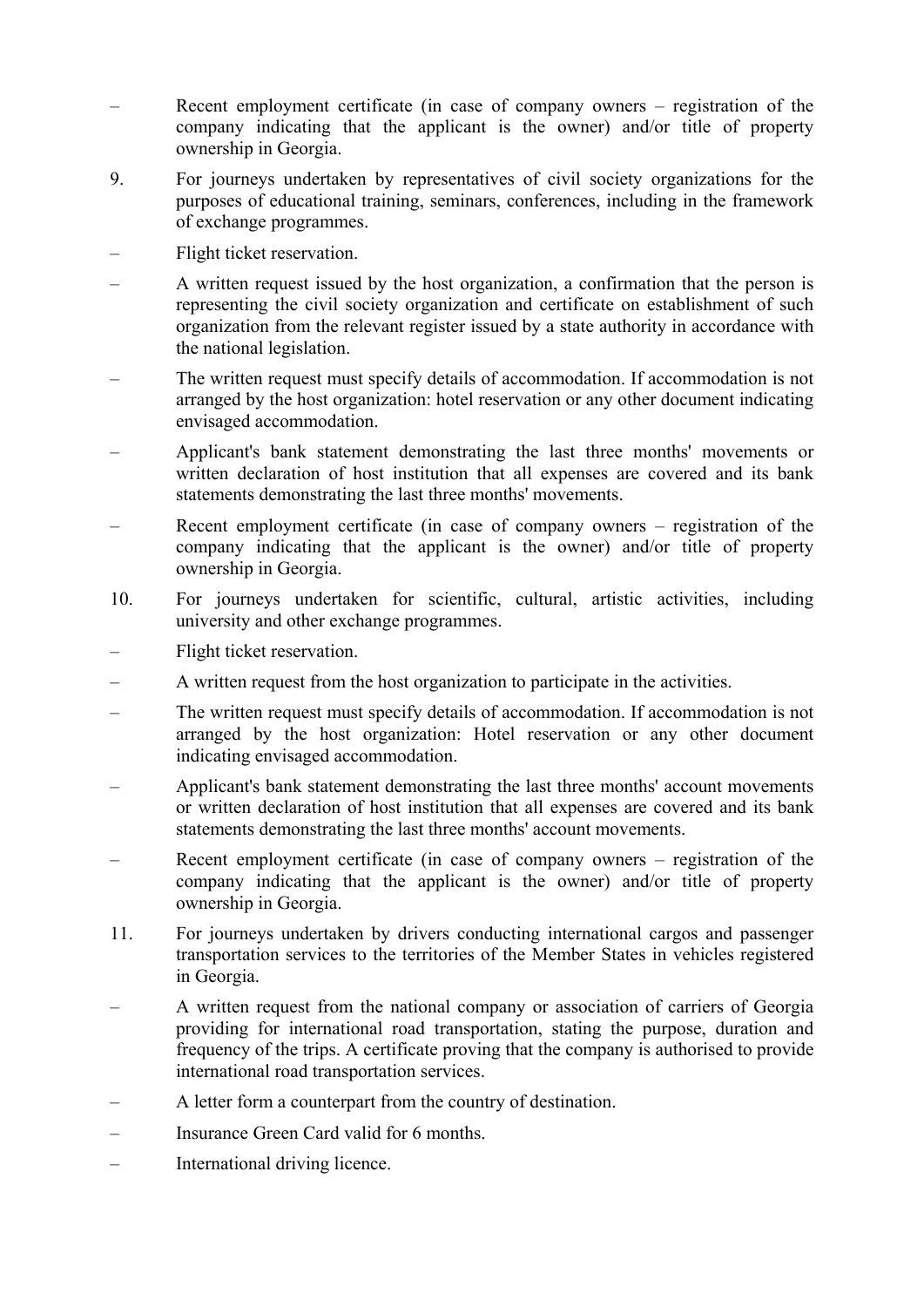- The written request must specify details of accommodation. If accommodation is not arranged by the employer: hotel reservation or any other document indicating envisaged accommodation.
- The written request must specify who covers the costs. If the costs are covered by the employer: employer's bank statement demonstrating the last three months' account movements. If the driver covers the costs: his/hers bank statement demonstrating the last three months' account movements.
- Recent employment certificate (in case of company owners registration of the company indicating that the applicant is the owner) and/or title of property ownership in Georgia.
- 12. For journeys undertaken to participate in the official exchange programmes organised by twin cities.
- Flight ticket reservation.
- A written request of the Head of Administration/Mayor of these cities or municipal authorities.
- The written request must specify details of accommodation. If accommodation is not arranged by the organizers: hotel reservation or any other document indicating envisaged accommodation.
- The written request or letter from a Georgian Authority must specify who covers the costs. If the costs are covered by the organizers: the organizer's bank statement demonstrating the last three months' account movements. If costs are not covered by organizers: Applicant's bank statement demonstrating the last three months account movements.
- 13. For visiting military and civil burial grounds.
- Flight ticket reservation.
- An (legalised) official document confirming the existence and preservation of the grave as well as family or other relationship between the applicant and the buried.
- Hotel reservation or any other document indicating envisaged accommodation.
- Applicant's bank statement demonstrating the last three account months' movements.
- Recent employment certificate (in case of company owners registration of the company indicating that the applicant is the owner) and/or title of property ownership in Georgia.
- 14. For journeys undertaken for the purpose of tourism.
- Flight ticket reservation.
- Hotel reservation or any other document indicating envisaged accommodation.
- Applicant's bank statement demonstrating the last three months' account movements**.**
- Recent employment certificate (in case of company owners registration of the company indicating that the applicant is the owner) and/or title of property ownership in Georgia.
- 15. For journeys undertaken to visit family, other than the close relative as referred to in point 1, or friends.
- Flight ticket reservation.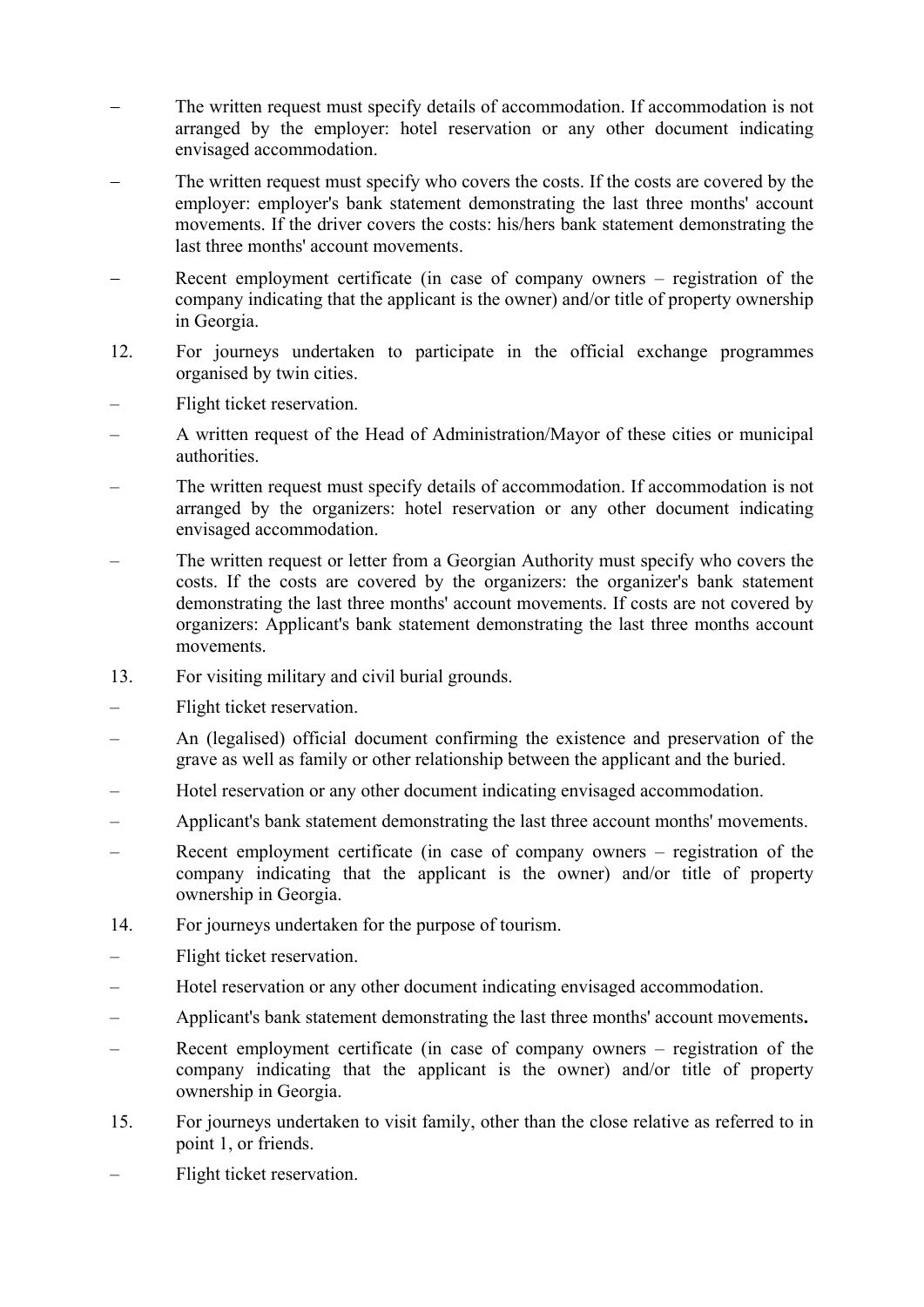- A written request from the host.
- The written request must indicate the address under which the visa applicant will stay. If accommodation is not arranged by the host person: Hotel reservation or any other document indicating envisaged accommodation.
- If the applicant covers the costs himself: applicant's bank statement demonstrating the last three months' account movements or if someone else covers the costs: bank statement of a person who covers the cost demonstrating the last three months' account movements or formal letter of obligation ((regarding the formal letter of obligation, please consult the website of the Consulate of Member State concerned).
- Recent employment certificate (in case of company owners registration of the company indicating that the applicant is the owner) and/or title of property ownership in Georgia.
- 16. For journeys undertaken to buy a car in a Member State.
- Flight ticket reservation.
- A letter from a car buyer's counterpart in a Member State.
- For every next trip: documents of a car previously bought in a country of destination.
- Hotel reservation or any other document indicating envisaged accommodation
- Applicant's bank statement demonstrating the last three months' account movements.
- Recent employment certificate (in case of company owners registration of the company indicating that the applicant is the owner) and/or title of property ownership in Georgia.
- 17. Specific requirements for minors
- The consent of the parental authority or legal guardian should be required only if the minor travels alone or only with one parent. Obviously exceptions should be made to this, if the single parent with whom the minor is to travel holds the parental authority alone
- Proof that a single parent holds parental authority alone.
- Copy of ID-card for passport of the parent(s) or the guardian(s).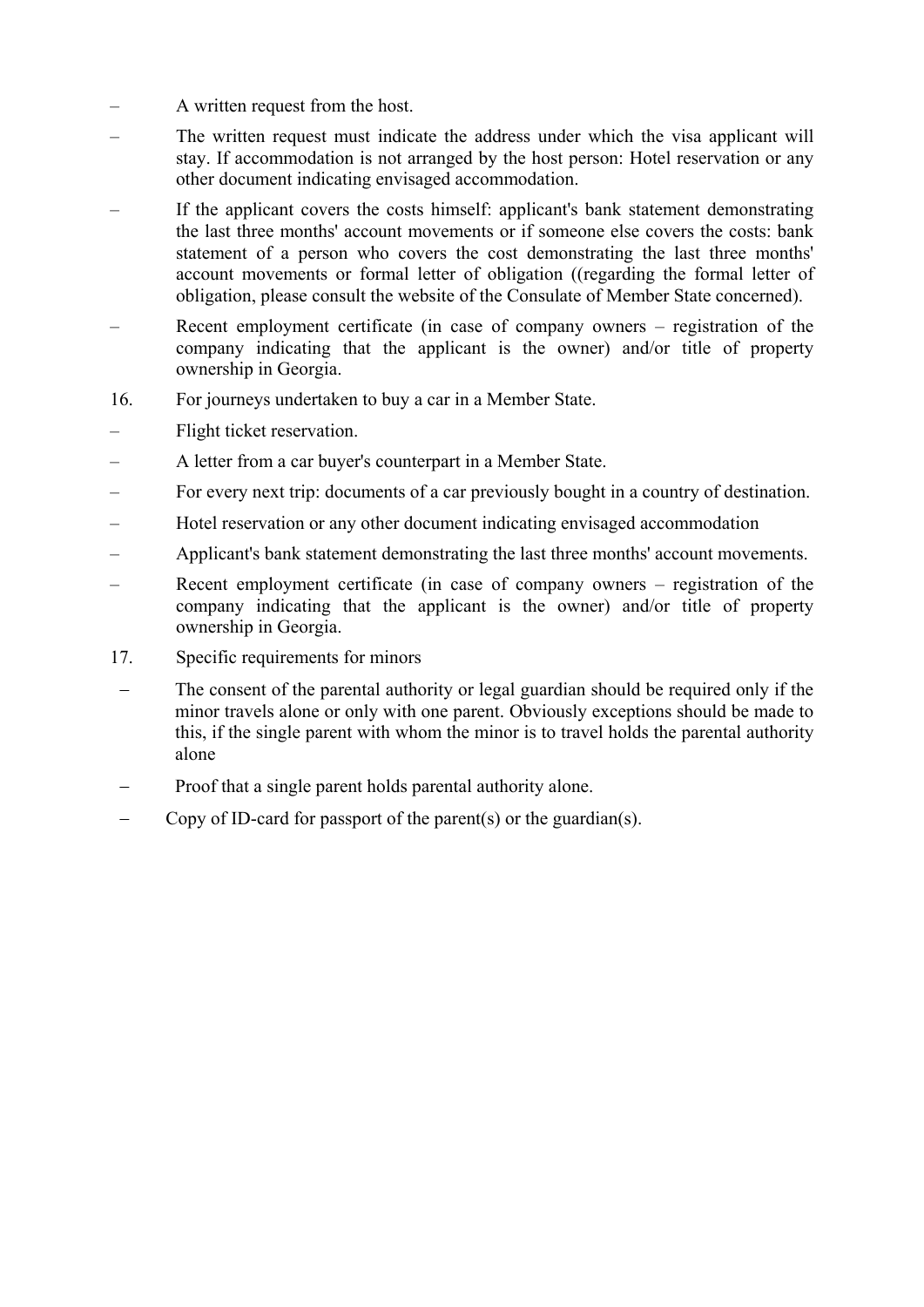## **ANNEX IV**

## **List of supporting documents to be submitted by applicants for short stay visas in Moldova**

- I. Persons travelling for the purpose of business
- 1. Letter of employment specifying the occupied position and the monthly salary.
- 2. Workbook record or freelancer certificate (original and a copy)
- 3. Letter of invitation in original containing the registration number of the inviting company.
- 4. Confirmation of the existence of business relations (contracts) in original and a copy.
- 5. Certificate of Registration of the invited company issued by the State Chamber of Registration of the Republic of Moldova (original and a copy).
- 6. A plane/bus ticket reservation (both ways). In case you travel by car driver's license, certificate of registration of the car, Green Card Insurance (originals and copies).
- 7. Identification card (original and a copy).
- 8. Confirmation of hotel reservation
- 9. Confirmation by the inviting or sending entity to cover the costs of the trip; or proof of sufficient financial means (copy of the credit card accompanied by a recent ATM slip or an extract from the bank account in original (bank statements from the last three months), or traveler checks signed by the holder)
- II. Persons travelling for the purpose of cultural activities
- 1. A written request from the host organization confirming that the applicant is participating in the event.
- 2. Workbook record or freelancer certificate or student card (original and a copy)
- 3. Confirmation by the inviting or sending entity to cover the costs of the trip; or proof of sufficient financial means (copy of the credit card accompanied by a recent ATM slip or an extract from the bank account in original (bank statements from the last three months), or traveler checks signed by the holder)
- 4. A plane/bus ticket reservation (both ways). In case you travel by car driver's license, certificate of registration of the car, Green Card Insurance (originals and copies).
- 5. Confirmation of accommodation.
- 6. Identification card (original and a copy).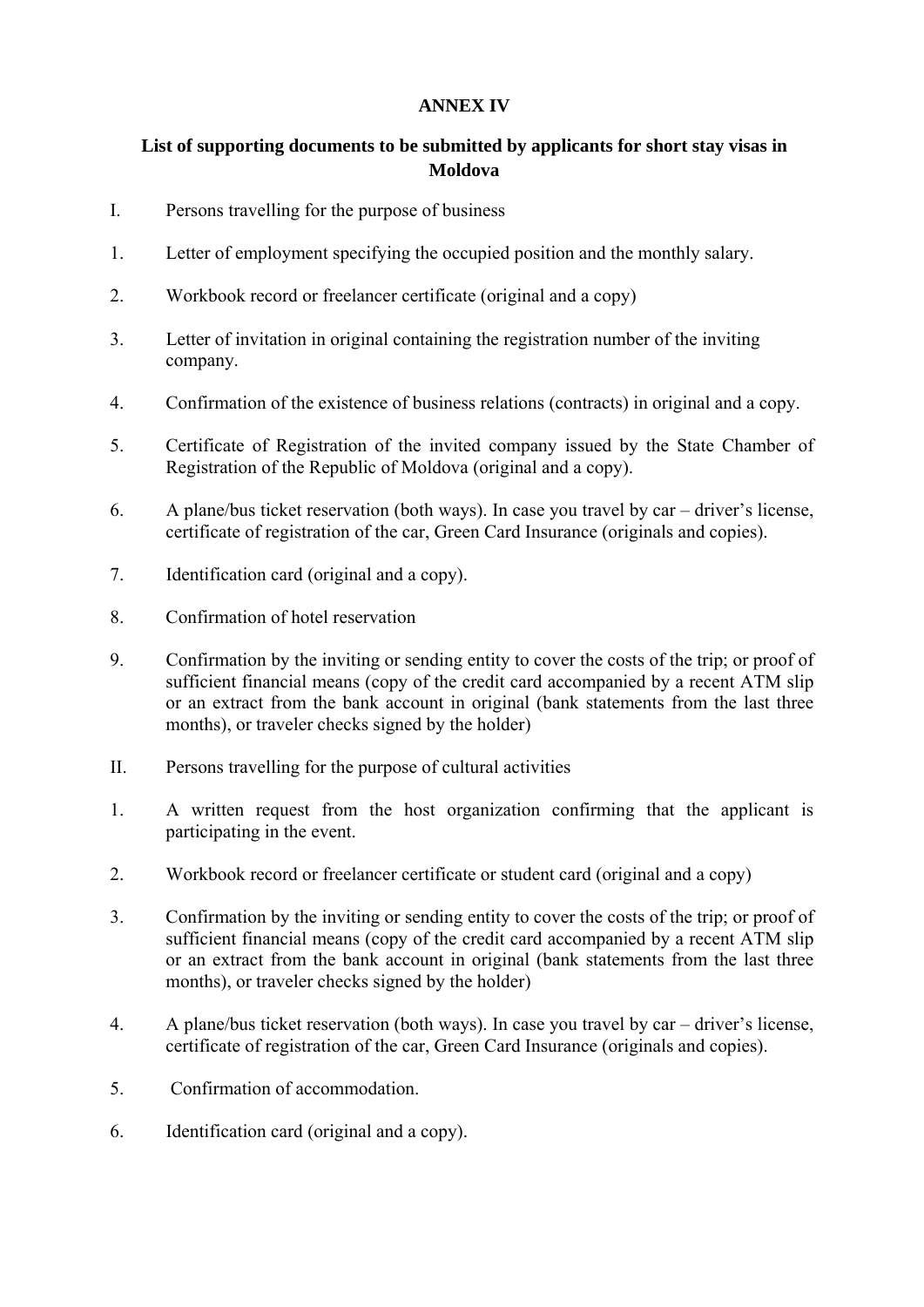- 7. Children under 18 years old: birth certificate (original and a copy) and authorization for expatriation signed by the legal representative of the minor who is not travelling with the minor
- III. Persons travelling for the purpose of an official trip
- 1. Invitation from the organization in the country of destination
- 2. A letter issued by the competent Moldovan authority confirming that the applicant is a member of its official delegation, accompanied by a copy of the official invitation
- 3. Confirmation of transportation means
- 4. Confirmation of accommodation
- 5. Identification card (original and a copy)
- IV. Persons travelling for the purpose of a private visit
- 1. Letter of employment specifying the occupied position, the monthly salary and stating that vacation is given for the period of the trip. In the case of children  $-$  a certificate from the education establishment
- 2. Workbook record or freelancer certificate or student card (original and a copy)
- 3. Detailed information on the relations between the applicant and the inviter (all certificates proving family ties or, in case of friendly relations, a description of the history of relations)
- 4. Close relatives spouse, children (including adopted), parents (including custodians), grandparents and grandchildren – visiting citizens of the Republic of Moldova legally residing in the territory of the Member States, or citizens of the European Union residing in the territory of the Member State of which they are nationals: a written request from the host person the authenticity of whose signature must be proven by the competent authority of the country of residence according to its national legislation.
- 5. Proof of invitation as well as the proof of sufficient financial means using the special form required by some Member State. (If the inviting person is accredited with a diplomatic status, a copy of the accreditation card is to be presented alongside with an invitation from the Embassy/Representation).

The following Member States require applicants to present an official form (Belgium, Czech Republic, Denmark<sup>4</sup>, Germany, Greece, France, Hungary, The Netherlands, Latvia, Slovenia, Spain and Sweden). Details can be found on the websites of the respective Member States.

6. A plane/bus ticket reservation (both ways). In case you travel by car – driver's license, certificate of registration of the car, Green Card Insurance (originals and copies).

**<sup>.</sup>** <sup>4</sup> May be requested if Denmark is represented by another Member State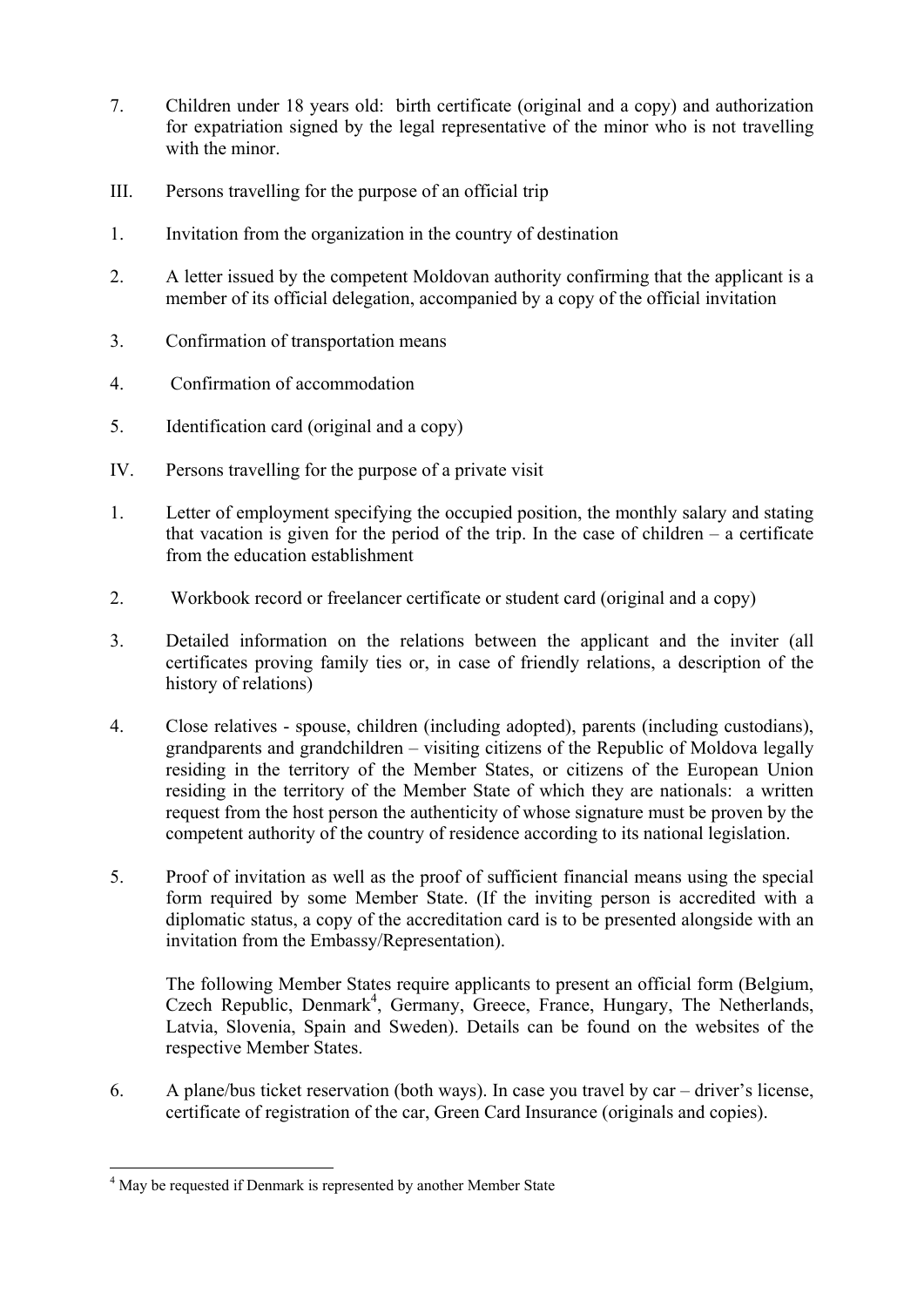- 7. Identification card (original and a copy).
- 8. Children under 18 years old: birth certificate (original and a copy) and authorization for expatriation signed by the legal representative of the minor who is not travelling with the minor.
- 9. Copy of the passport (residence permit) of the inviter.
- 10. Confirmation by the inviter to cover the costs of the trip; or proof of sufficient financial means (copy of the credit card accompanied by a recent ATM slip or an extract from the bank account in original (bank statements from the last three months), or traveler checks signed by the holder).
- V. Persons travelling for the purpose of medical treatment
- 1. Letter of employment specifying the occupied position, the monthly salary and stating that vacation is given for the period of the trip. In the case of children – a certificate from the education establishment
- 2. Workbook record or freelancer certificate or student card (original and a copy)
- 3. Official document from the medical institution confirming the necessity of medical care in this institution, if applicable the necessity of being accompanied.
- 4. Proof of sufficient financial means to pay for the medical treatment and related expenses
- 5. A plane/bus ticket reservation (both ways). In case you travel by car driver's license, certificate of registration of the car, Green Card Insurance (originals and copies).
- 6. Identification card (original and a copy).
- 7. Children under 18 years old birth certificate (original and a copy) and authorization for expatriation signed by the legal representative of the minor who is not travelling with the minor.
- VI. Persons travelling for the purpose of sports events
- 1. A written request from the host organisation, competent authorities, national sport Federations or National Olympic Committees of the Member States specifying the purpose and the duration of the trip and the registration number of the host organization.
- 2. Workbook record or freelancer certificate or student card (original and a copy)
- 3. Membership card of a sports club or proof of status as a professional athlete (original and a copy)
- 4. Certificate of registration of the Moldovan sports association
- 5. Confirmation of transportation means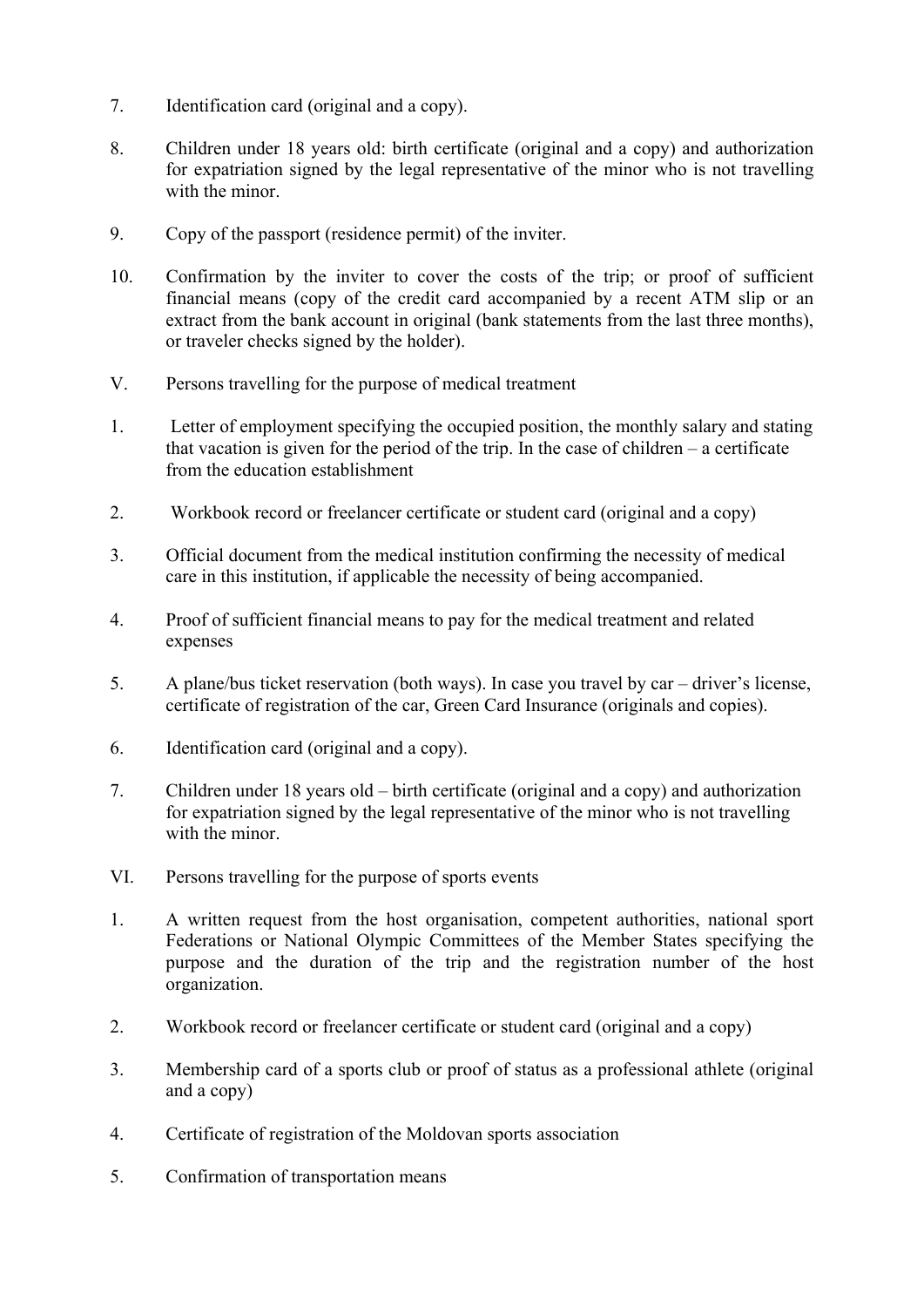- 6. Confirmation of accommodation
- 7. Identification card (original and a copy).
- 8. Children under 18 years old: birth certificate (original and a copy) and authorization for traveling abroadsigned by the legal representative of the minor who is not travelling with the minor.
- VII. Persons travelling for the purpose of studies
- 1. Confirmation of school attendance
- 2. A written invitation by, or a certificate of enrolment from, the host university, college or school or student cards or certificates of the courses to be attended
- 3. Documents proving the existence of financial means for the stay (extract from the bank account (bank statements from the last three months); or a declaration from the parents about the coverage of expenses accompanied by a certificate from employer indicating the salary; or certificate about the scholarship amount)
- 4. Confirmation of accommodation (accommodation at a dorm, or a rental contract accompanied by an extract from the real estate register about the owner)
- 5. A plane/bus ticket reservation (both ways). In case you travel by car driver's license, certificate of registration of the car, Green Card Insurance (originals and copies)
- 6. Identification card (original and a copy).
- 7. Children under 18 years old: birth certificate (original and a copy) and authorization for expatriation signed by the legal representative of the minor who is not travelling with the minor

#### **VIII. Persons travelling for the purpose of tourism**

- 1. Letter of employment specifying the occupied position, the monthly salary and stating that vacation is given for the period of the trip. In the case of children – a certificate from the education establishment
- 2. Workbook record or freelancer certificate or student card (original and a copy)
- 3. Detailed description of travel plans: route, dates and places
- 4. Confirmation of hotel reservation. This confirmation (which can be sent by fax or email) must be issued by the hotel and contain its contact data (address, phone number)
- 5. Proof of sufficient financial means (copy of the credit card accompanied by a recent ATM slip or an extract from the bank account in original (bank statements from the last three months), or traveler checks signed by the holder)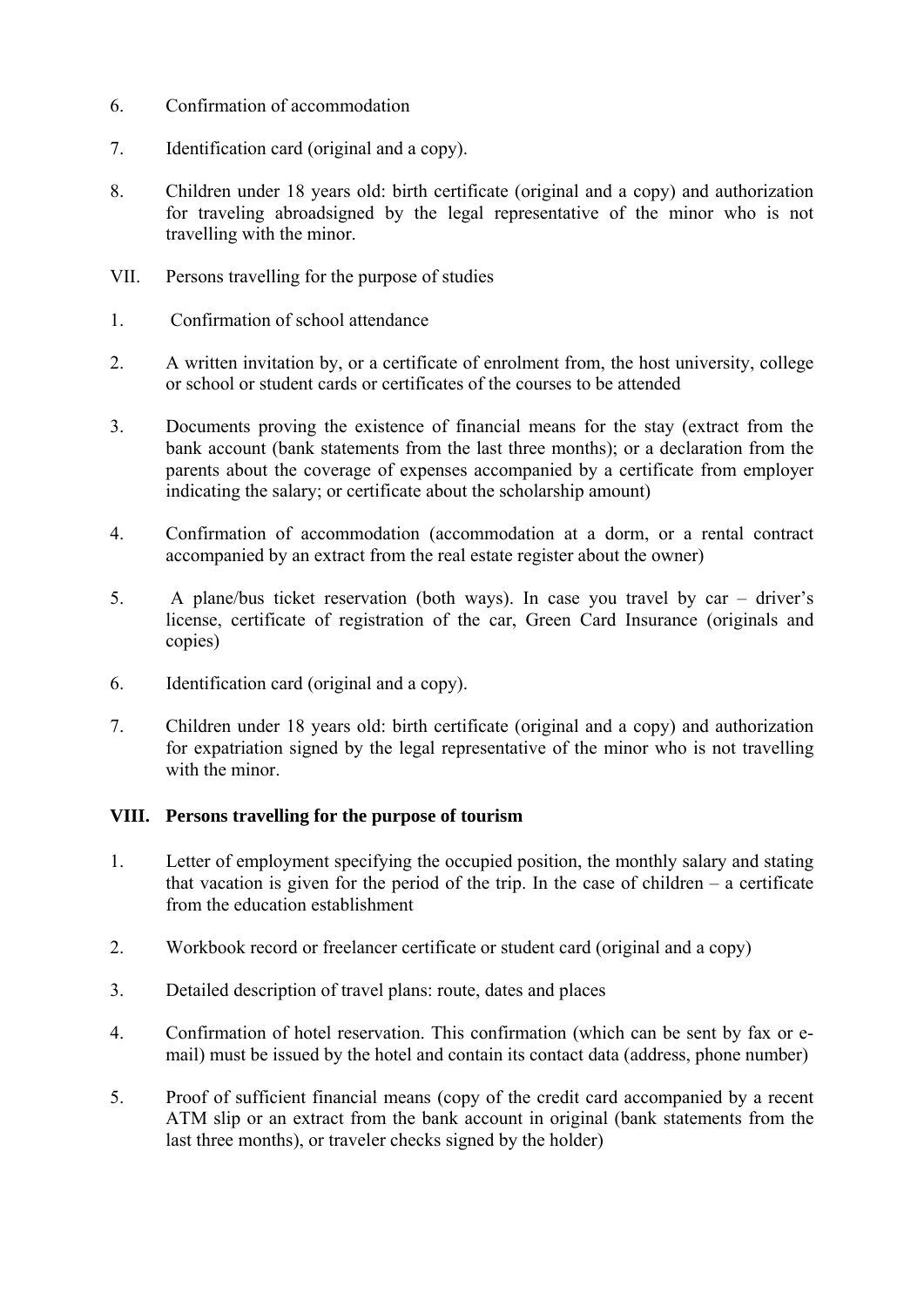- 6. A plane/bus ticket reservation (both ways). In case you travel by car driver's license, certificate of registration of the car, Green Card Insurance (originals and copies)
- 7. Identification card (original and a copy).
- 8. Children under 18 years old: birth certificate (original and a copy) and authorization for expatriation signed by the legal representative of the minor who is not travelling with the minor.

## **IX. Persons travelling for the purpose of transit**

- 1. Visa of the country of destination and a copy
- 2. Corresponding proof of the trip (car documents, travel tickets, hotel reservation if the duration of the transit is longer than one day)
- 3. Identification card (original and a copy). In the case of children under 18 y.o. birth certificate (original and a copy) and authorization for expatriation signed by the legal representative of the minor who is not travelling with the latter.
- 4. Proof of means of subsistence

## **X. Truck drivers**

- 1. A written request from the national association of carriers of the Republic of Moldova providing for international road transportation (i.e. the "International Road Association"), stating the purpose, itinerary, duration and frequency of the trips. The written request shall contain the registration number of the company that owns the truck and hired the driver as well as the registration number of the inviting company.
- 2. Workbook record or freelancer certificate (original and a copy)
- 3. Driver's license of the applicant (original and a copy) and the international driver's license (original and a copy)
- 4. TIR Certificate
- 5. Green Card Insurance for the truck
- 6. Contract of collaboration between the companies (original and a copy)
- 7. Identification card (original and a copy).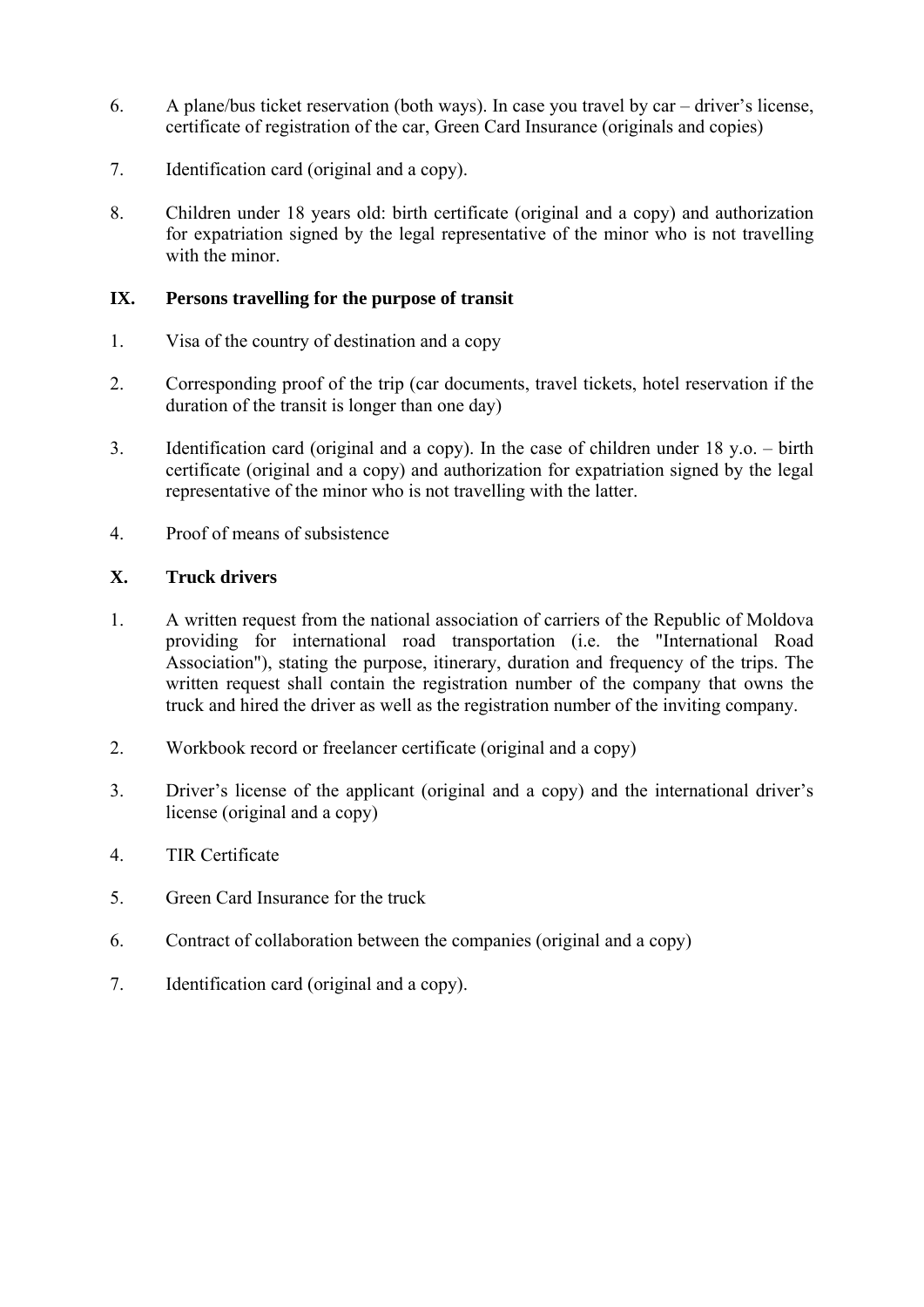## **ANNEX V**

## **List of supporting documents to be presented by Ukrainian citizens applying for a short stay visa in Ukraine**

## **I List of general requirements for all visa applicants:**

1. Persons under the age of 18 that are travelling alone or with only one parent:

- − Written consent from the parent/parents not travelling with the child. The written consent must have a stamp of a Notary public and has to be presented in original. If there is only one custodian this must be proved through a birth certificate, the court decision on sole custody or the death certificate of the other parent.
- − Original or copy of the international or national passport of the parents.
- − Birth certificate original and copy.

## **2. Proof of activity and income as evidence of financial ties with Ukraine**

2.1 Employed persons:

- − Employment certificate confirming the position of employee, the date of employment, and the duration of the leave of absence. *The letter must give the name and position of the person signing, contact information for the company and registration information for the company.*
- − The salary gained within the previous period of 6 months,

## 2.2 Private entrepreneurs:

- − License/registration with relevant Ukrainian authorities of the individual company or
- − most recent tax statement

## 2.3 Unemployed persons

− A written and signed statement explaining the financial situation of the traveler.

## 2.4 Pensioners:

− Pension certificate

## 2.5 Students and pupils:

− Confirmation from educational establishment with confirmation of leave of absence.

## 2.6 Alternatively, as appropriate:

− Proof of ownership of property (land, house, car, or others if relevant) or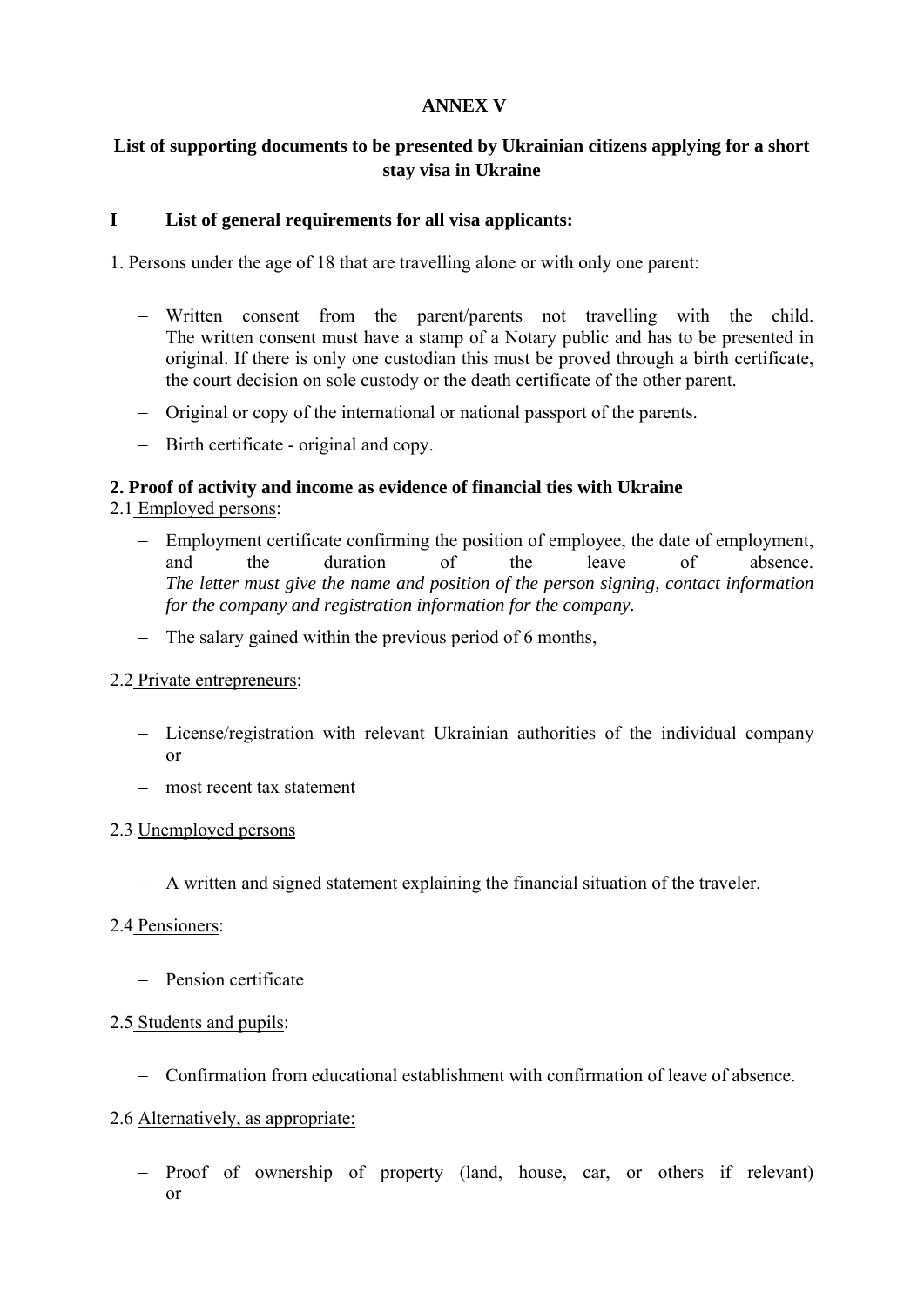− Most recent tax statements (for first time travelers).

## **3. Proof of sufficient financial means to cover expenses to travel to the Schengen area**

*All applicants must document that they have the necessary financial means to cover the cost of the planned travel and the return to the home country by one of the following:* 

## 3.1 Sponsorship

- − Guarantee by sponsor. *Expenses may be covered by the host, if this possibility is permitted by the national legislation of the Member State of destination. The document that shows the host covering such expenses shall be made in accordance with national legislation (Austria, Belgium, Czech Republic, Denmark<sup>5</sup> , France, Germany, Hungary, Italy, Latvia, Liechtenstein, Lithuania, Luxembourg, Malta, Norway, Poland, Portugal, Slovakia, Slovenia, Spain, Sweden, Switzerland and the Netherlands require national forms.*
- − Guarantee by third party in Ukraine. *The guarantee must document that the third party has the financial means to give such a guarantee.*

## 3.2 By own means

- − Bank account showing sufficient funds and activity over the last three months, or
- − Traveler checks under the name of the applicant, duly signed, presented in original and copy.

## 4. Proof of accommodation

- − As guaranteed by host or
- − Hotel booking or other proof of accommodation
- − Documents regarding the purpose of the visit

*The written request (as mentioned in II – XVIII below) shall contain the following items: (a) for the invited person: name and surname, date of birth, sex, citizenship, number of the identity document, time and purpose of the journey, number of entries and name of minor children accompanying the invited person;* 

*(b) for the inviting person: name and surname and address; or* 

*(c) for the inviting legal person, company or organization: full name and address and - if the request is issued by an organization, the name and position of the person who signs the request;* 

**<sup>.</sup>** <sup>5</sup> May be requested if Denmark is represented by another Member State.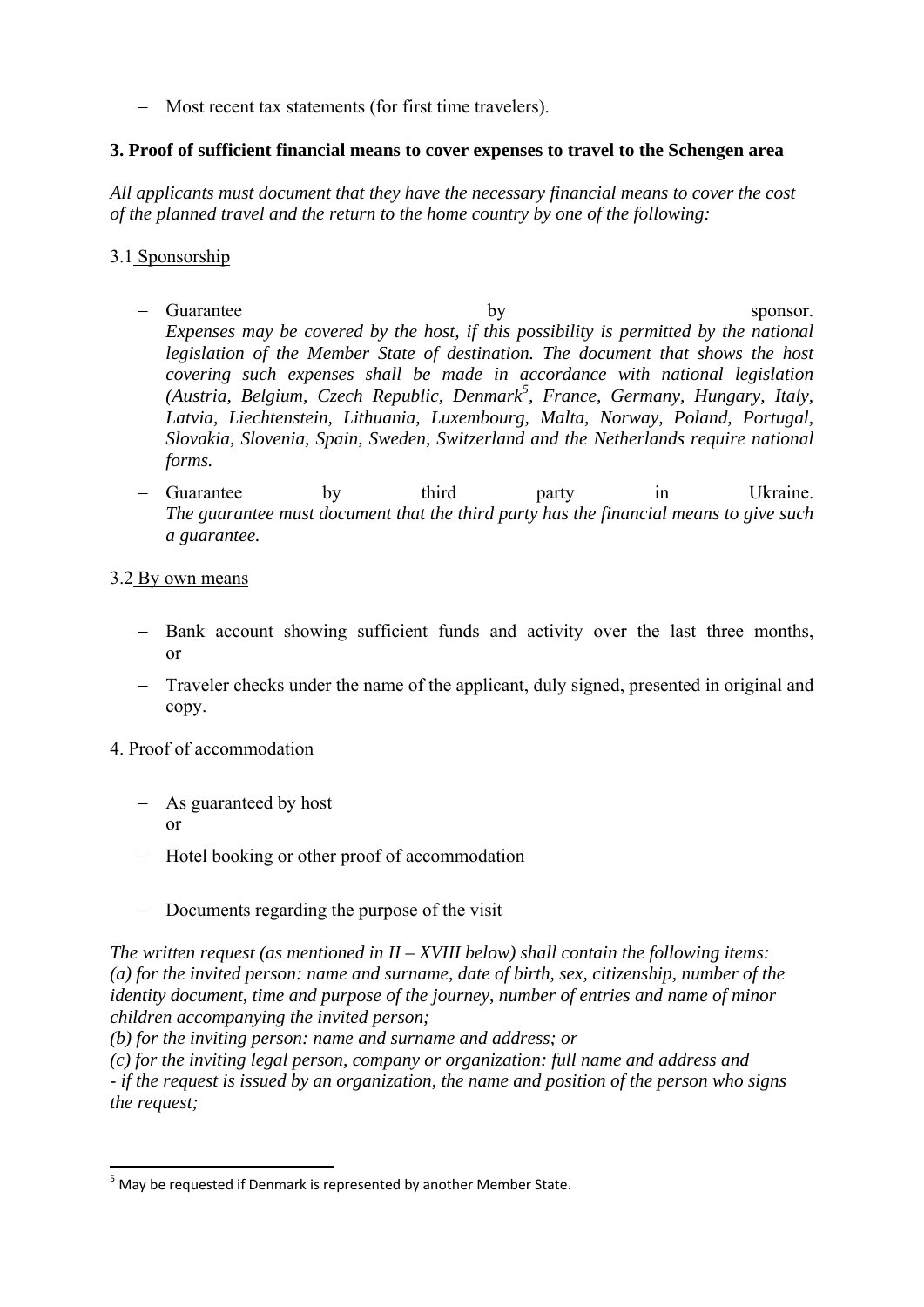*- if the inviting person is a legal person or company or an office or a branch of such legal person or company established in the territory of a Member State, the registration number as required by the national law of the Member State concerned.* 

- II. Official visits
	- − Letter issued by an Ukrainian authority confirming that the applicant is a member of its delegation travelling to the other Party to participate in meetings, consultations, negotiations or exchange programmes, as well as events held by intergovernmental organizations in a member state.
	- − A copy of the official invitation.
- III. Business
	- − A written request from a host legal person or company, or an office or a branch of such legal person or company, State and local authorities of the Member States or organizing committees of trade and industrial exhibitions, conferences and symposia held in the territories of the Member States.
	- − Confirmation from applicant's employer that the purpose of travel is business.

IV. Drivers conducting international cargo and passenger transportation services

− A written request from the national association of carriers of Ukraine providing for international road transportation, stating the purpose, duration, destination(s) and frequency of the trips.

V. Members of train, refrigerator and locomotive crews in international trains travelling to the Member States

- − A written request from the competent railway company of Ukraine stating the purpose, duration and frequency of the trips.
- VI. Journalists and the technical crews accompanying them
	- − A certificate or other document issued by a professional organization proving that the person concerned is a qualified journalist or a document issued by his/her employer stating that the purpose of the journey is to carry out journalistic work or
	- − Proof that the person is a member of the technical crew accompanying the journalist in a professional capacity.

VII. Persons participating in scientific, cultural and artistic activities

− A written request from the host organization to participate in those activities;

VIII. Pupils, students, post-graduate students and accompanying teachers who undertake trips for the purposes of study or educational training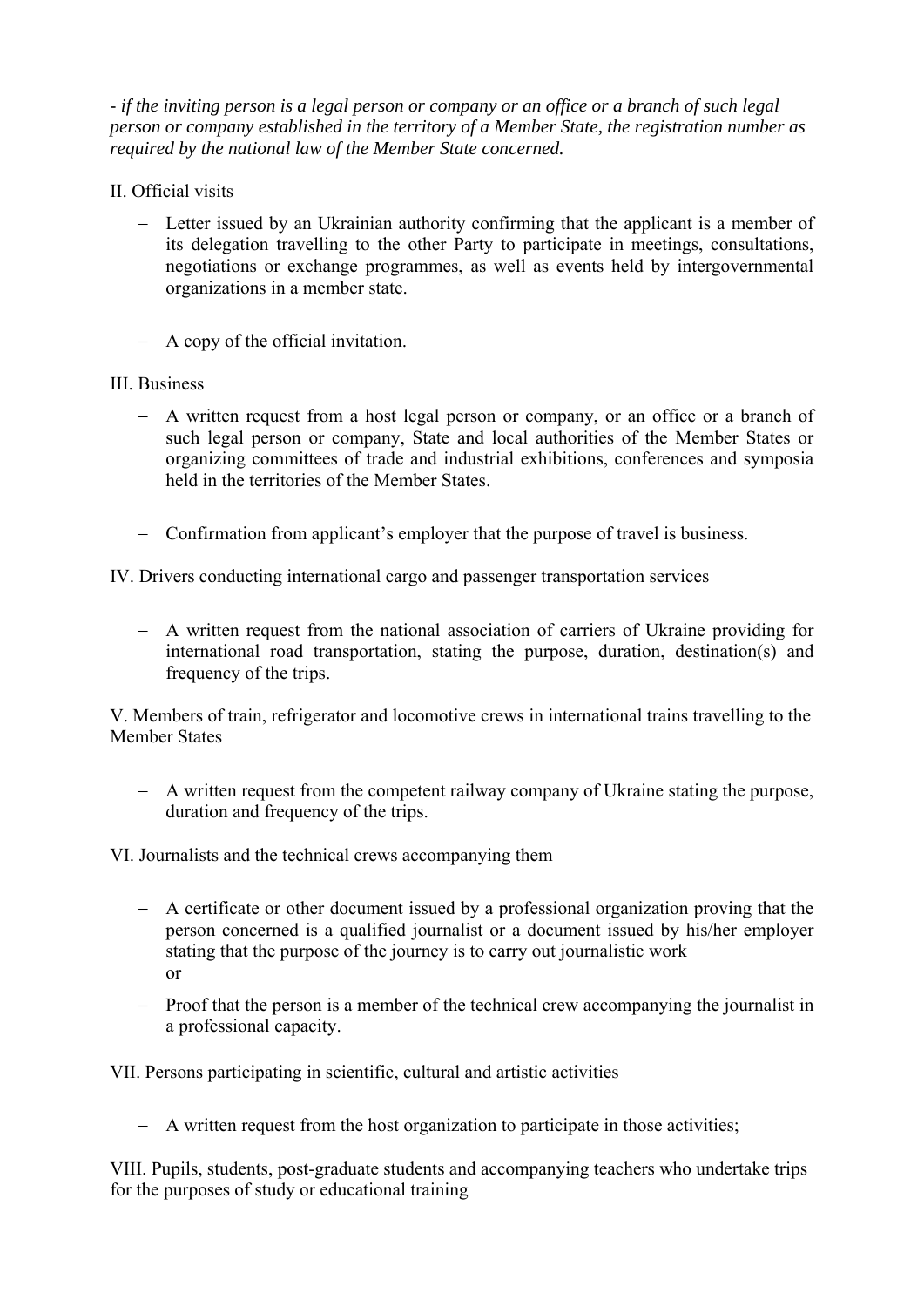− A written request or a certificate of enrolment from the host university, college or school or student cards or certificates of the courses to be attended.

IX. Participants in international sports events and persons accompanying them in a professional capacity

− A written request from the host organization: competent authorities, national sport Federations and National Olympic Committees of the Member States.

X. Participants in official exchange programmes organized by twin cities and other municipal entities

− A written request of the Head of Administration/Mayor of these cities or other municipal entities;

XI. Private visit to family or friends

- − A written request (invitation) mentioning basic identifiers (name, date of birth and passport number) of an applicant and the relation to the inviting person and proof of the legal residence of the inviting person.
- − A written request from the host and the proof of family tie (e.g. copy of the residence permit, document confirming the family tie) – for close relatives visiting Ukrainian citizens residing legally in a Schengen Member State.
- − A proof of the family ties for family members of EU/EEA or Swiss citizens.

XII. Relatives visiting for burial ceremonies

− An official document confirming the fact of death as well as confirmation of the family or other relationship between the applicant and the buried.

XIII. For visiting military and civil burial grounds

− An official document confirming the existence and preservation of the grave as well as family or other relationship between the applicant and the buried.

XIV. Medical reasons

− An official document of the medical institution confirming necessity of medical care in this institution, the necessity of being accompanied and proof of sufficient financial means to pay the medical treatment.

XV. Representatives of civil society organizations when undertaking trips for the purposes of educational training, seminars, conferences

− A written request issued by the host organization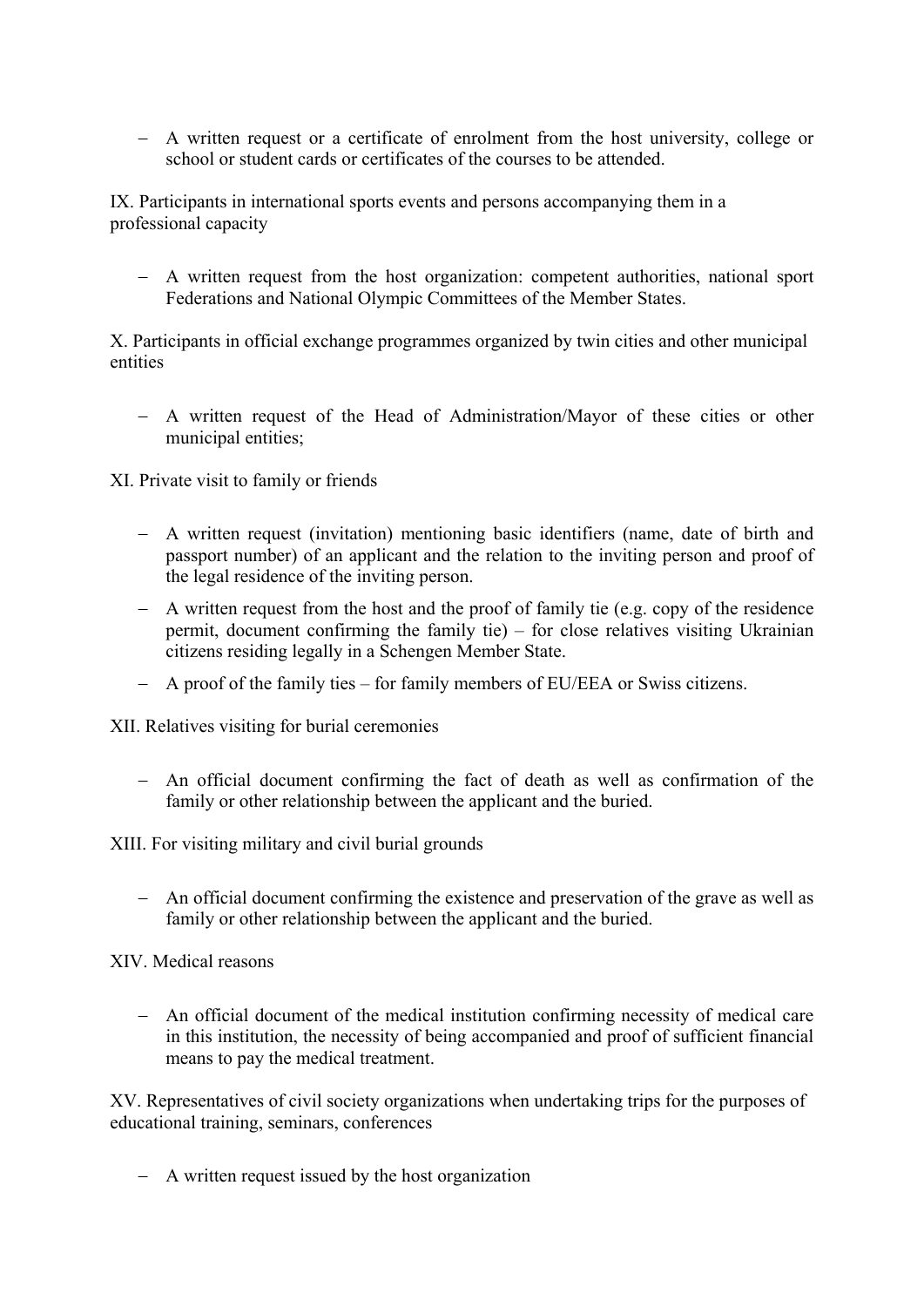- − Confirmation that the person is representing the civil society organization in Ukraine
- − Certificate of establishment of the organization from the relevant Register issued by a state authority in accordance with the national legislation of Ukraine;

*The document proving registration in Ukraine of a civil society organization is a letter issued by the State Registration Service of Ukraine with information from the Register of Public Associations.* 

XVI. Members of the professions participating in international exhibitions, conferences, symposia, seminars or other similar events

− A written request from the host organization confirming that the person concerned is participating in the event;

XVII. Representatives of the religious communities

− A written request from a religious community registered in Ukraine, stating the purpose, duration and frequency of the trips;

*The document proving registration in Ukraine of a religious community is an extract from the Unified State Register of legal entities and individual entrepreneurs with information that organizational and legal form of a legal entity is religious community.* 

XVIII. Participants in official EU cross-border cooperation programmes, such as under the European Neighborhood and Partnership Instrument (ENPI)

− A written request by the host organization.

#### XIX. Tourism

- 1. Group tourism
	- − Confirmation of booking of organized trip from organizing company (i.e. voucher).
	- − Proof of pre-/down-payment If the confirmation of booking does not include such proof.
- 2. Individual tourism
	- − Booking confirmation of accommodation
	- − Detailed travel plan.
- 3. Transport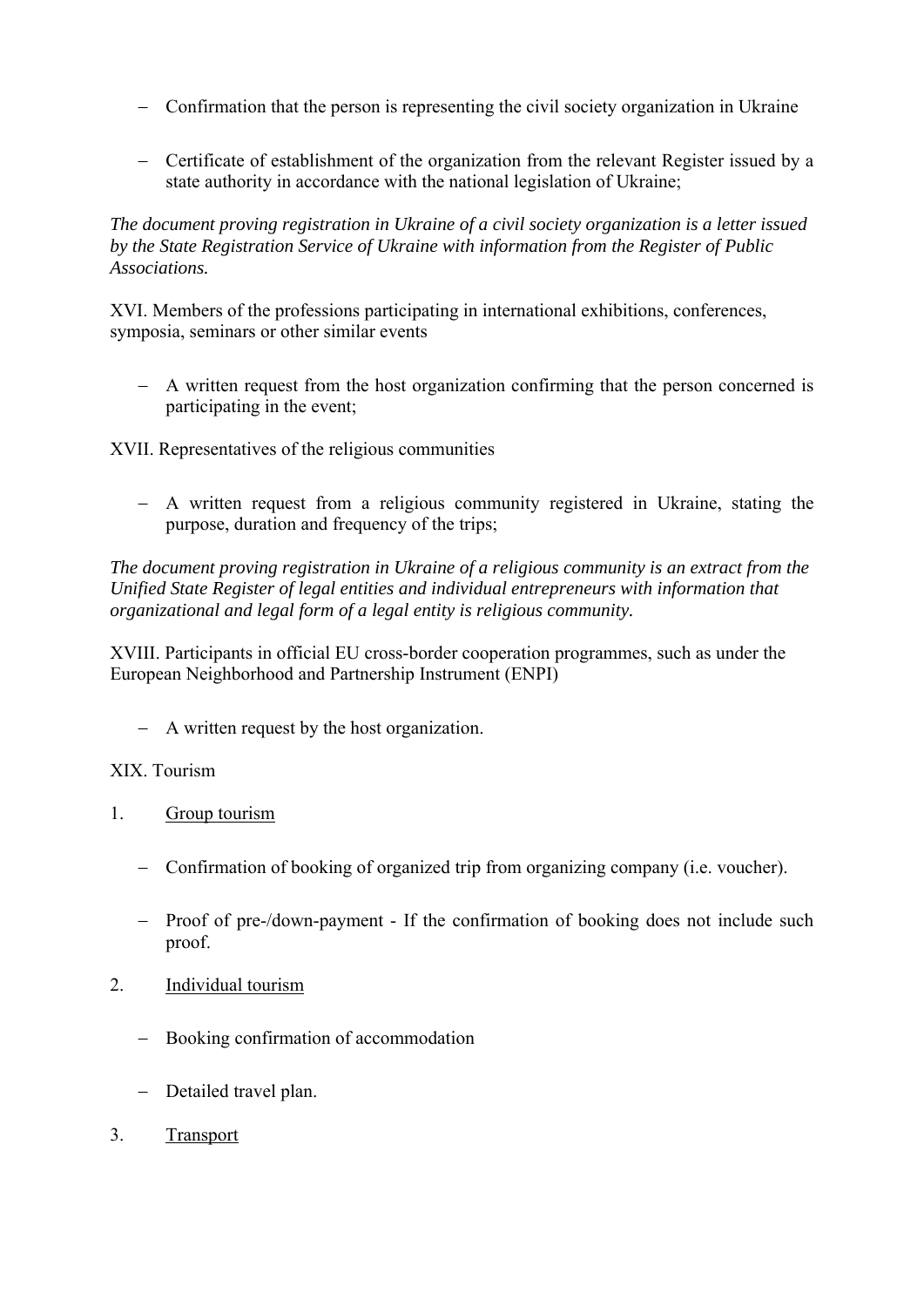− Reservation of tickets or proof of other means of transport (t*o be presented – if not included in confirmation of booking of the organized trip).*

# XX. Transit

- − Visa or other entry permit for the third country of destination.
- − Tickets for onward journey.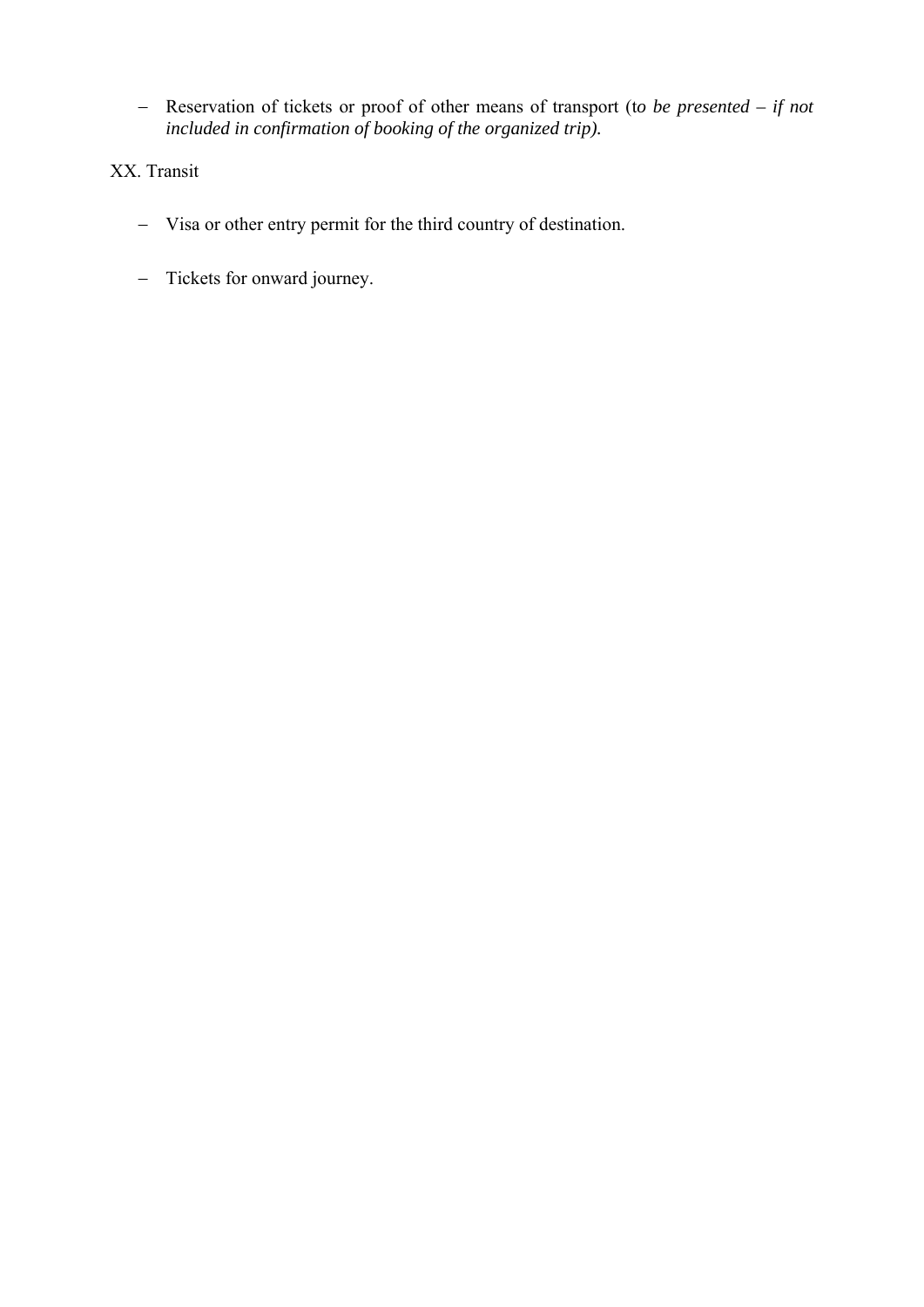## **ANNEX VI**

## **List of supporting documents to be submitted by applicants for short stay visas in the United Arab Emirates**

- I. Documents to be provided by all visa applicants:
	- − Copy of flight ticket or flight reservation including return flight.
		- Verifiable evidence of sufficient means of subsistence during intended stay such as a credit card valid throughout the intended stay or recent bank statements.
		- Minors travelling without their parents/legal guardian: original authorisation signed by their parents/legal guardian in front of a visa officer and copy of passport(s) of parents/legal guardian.
- II. Additionally for Non-Emirati nationals
	- Re-entry visa valid three months beyond the intended date of departure from the territory of the Member States.
	- UAE-ID-Card, valid for three months after the intended departure date from the territory of the Member States.
	- Bank statements for the past six months or other verifiable evidence of sufficient means of subsistence during intended stay.
	- − Original letter from employer stating employment status, position, length of contract and salary.
	- − Self-employed persons: valid original trade licence.
- III. Additional documents to be submitted relating to the purpose of the journey
	- (1) Business
	- Invitation letter from a company or an authority to attend a meeting, conference or event or other documents which shows the existence of trade relations or relations for work purposes (e.g. confirmed registrations for trade fairs or congresses), including a proof of accommodation during the intended stay.
	- (2) Official delegation/mission
		- − Letter issued by the authority(-ies) concerned confirming identity of the applicant(s), purpose of the journey (meetings, consultations, negotiations or